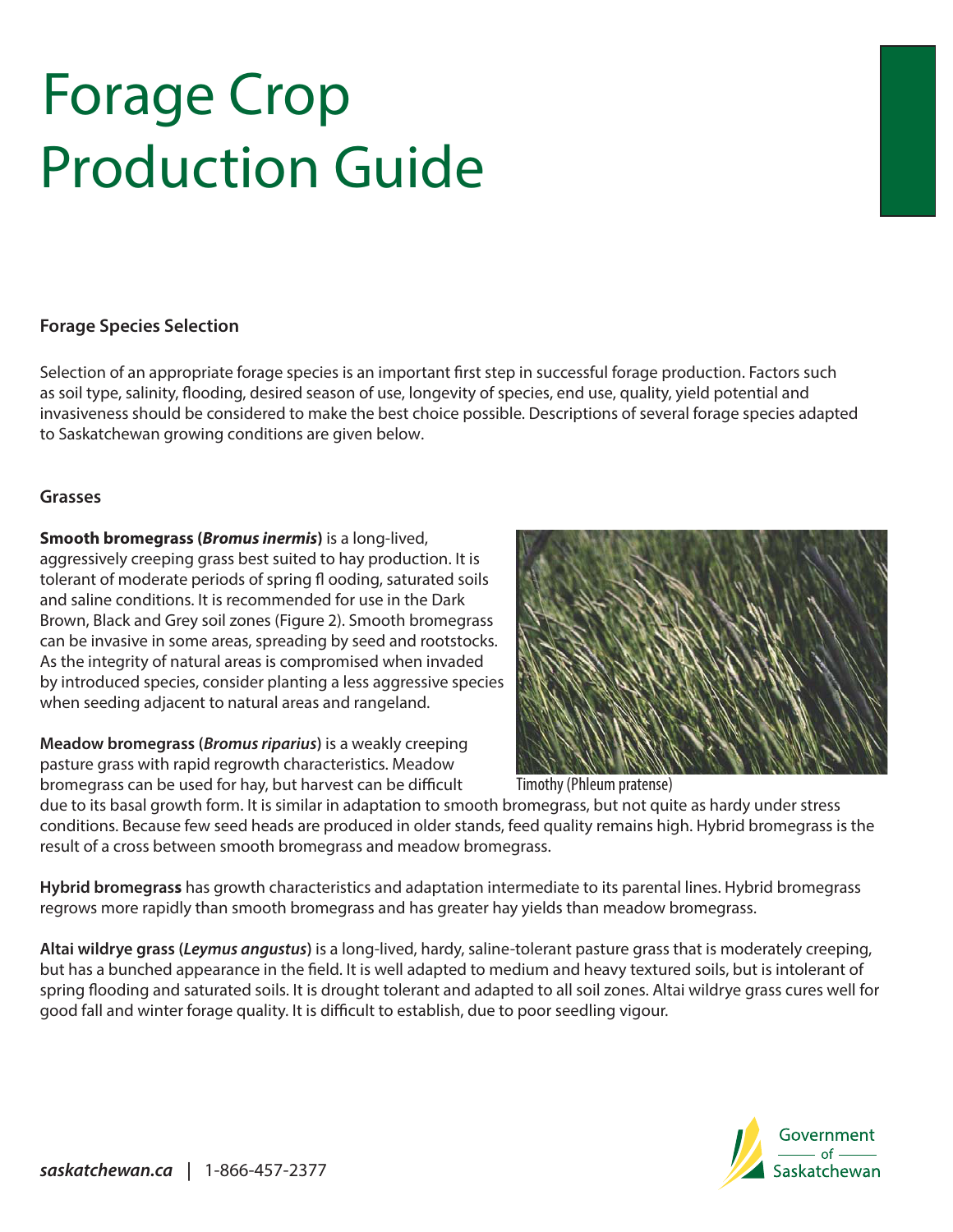**Dahurian wildrye grass** *(Elymus dahuricus)* is a productive, short-lived, shallow-rooted bunchgrass. It is highly competitive and quick to establish, is adapted to all soil zones and is productive under saline conditions. With good growing conditions, it can produce a crop in the year of seeding.

**Russian wildrye grass** *(Psathyrostachys juncea)* is a long-lived, drought tolerant, hardy pasture grass. It has good salt and drought tolerance, but poor tolerance to spring flooding and saturated soils. Although this grass begins growth early in spring, it provides good late-season forage, due to its ability to maintain feed quality. It is difficult to establish, as seedlings do not compete well with weeds or cover crops. Swift, and to a lesser degree, Tetracan, have exhibited improved seedling vigour over other varieties. It is adapted to all soil zones.

**Crested wheatgrass** *(Agropyron cristatum)* is a hardy, long-lived and drought tolerant bunchgrass. It is particularly well adapted to sandy soils and is intolerant of spring flooding and saturated soils. Crested wheatgrass is moderately salt tolerant. It can be used for hay or pasture, and is especially useful as early-spring pasture. The palatability of crested wheatgrass declines as the growing season advances.

Fairway-Parkway types are finer-stemmed and tolerate more moisture, making them better suited to the Black and Grey soil zones than Summit-Nordan types. In some areas, crested wheatgrass spreads by seed onto adjacent rangeland. Since biodiversity and function of natural areas are compromised when invaded by introduced species, consider planting a less aggressive species when seeding adjacent to natural areas and rangeland.

**Intermediate wheatgrass** *(Thinopyrum intermedium)* is a high-yielding, creeping-rooted hay grass that matures slowly, making it an ideal candidate for hay mixes containing alfalfa. Adapted to all soil zones, it is moderately tolerant of salinity, spring flooding and saturated soils. It is short-lived under intensive use.

**Slender wheatgrass** *(Elymus trachycaulus)* is a short-lived native grass that is moderately salt tolerant. It has moderate to good spring flooding tolerance and is moderately tolerant of saturated soils. It establishes very quickly, although it is not very palatable to livestock.

**Streambank wheatgrass** *(Elymus lanceolatus subsp. riparium)* is a vigorous, low-growing native sod former. This wheatgrass has good spring flooding and drought tolerance, and is moderately tolerant of salinity and saturated soils. It is mainly used for reclamation.

**Western wheatgrass** *(Pascopyrum smithii)* is a native sod former with good flooding, salinity and drought tolerance. Its forage quality is good and is good summer and fall pasture. It is adapted to all soil zones.

**Northern wheatgrass** *(Elymus lanceolatus)* is a native sod former with good drought tolerance that is adapted to all soil zones. Its forage has high energy levels and cures well on the stem, making it suitable for late season and winter pasture.

**Green Wheatgrass** is a natural hybrid originating in Turkey. It retains forage qualities close to those of intermediate wheatgrass, is palatable to livestock, and has salinity tolerance about equal to that of tall wheatgrass. The variety AC Saltlander was selected at the Semiarid Prairie Agriculture Research Centre - Agriculture and Agri-food Canada (SPARC - AAFC) in Swift Current for adaptation to western Canadian conditions in sites with moderate to severe salinity.

Tall wheatgrass *(Thinopyrum ponticum)* is a long-lived bunchgrass that is very tolerant to salinity, spring flooding and saturated soil. It is suited to areas with high salinity levels. It can be cut for hay, but has low palatability.

**Reed canarygrass** *(Phalaris arundinacea)* is a long-lived flood and saturated-soil tolerant native sod former. It is not salt tolerant, but is a high yielder with good palatability when a low alkaloid variety is used.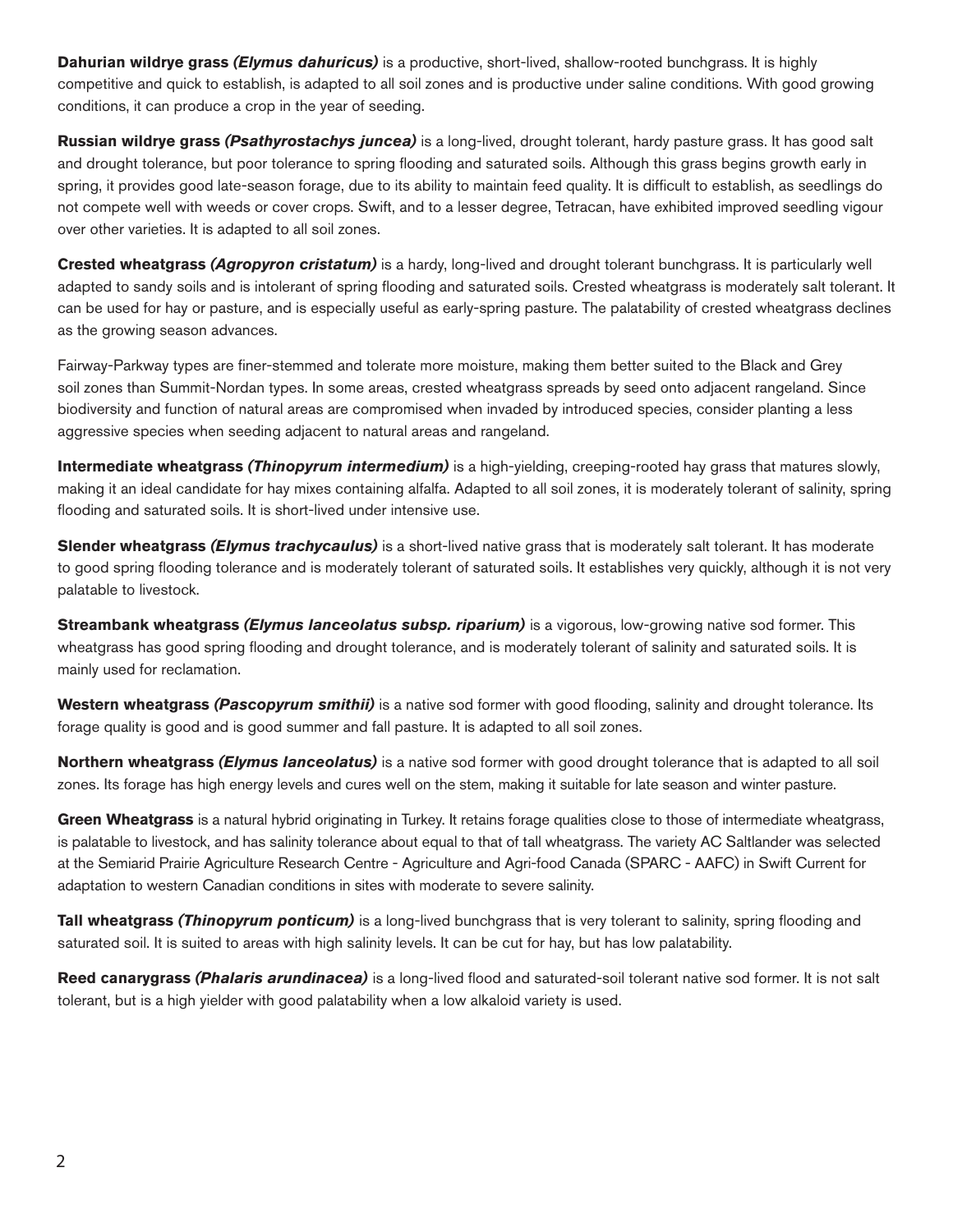**Timothy (Phleum pratense)** is a spring-flooding and saturated-soil tolerant bunchgrass that is well suited to peat soils. It is not drought or salinity tolerant. It is moderately persistent in Black and Grey soil zones and under irrigation in Saskatchewan.

**Creeping red fescue** *(Festuca rubra)* is a strongly-creeping, low-growing pasture grass. It is intolerant of drought conditions and is moderately persistent in the Black and Grey soil zones and irrigation.

**Kentucky bluegrass** *(Poa pratensis)* is a long-lived, low-growing and creeping-rooted grass that is adapted to high moisture conditions. It is grazing tolerant and increases on overgrazed pastures in the parkland.

**Orchardgrass** *(Dactylis glomerata)* is a highly palatable bunchgrass with excellent regrowth and mid-season production potential. It is persistent only under irrigation and high-moisture conditions.

**Meadow foxtail** *(Alopecurus pratensis)* is a long-lived, somewhat sod-forming grass adapted to cool, moist sites. Very early growing, it has excellent flooding tolerance but is not salt tolerant.

**Creeping foxtail** *(Alopecurus arundinaceus)* is a long-lived, strongly creeping rooted grass. It begins growth early, and has excellent flooding tolerance, but is not drought tolerant. It resembles meadow foxtail, but has longer rhizomes and wider leaves.

**Tall fescue** *(Festuca arudniacea)* is a widely-adapted pasture grass that is tolerant of alkaline, acidic and saline soils. It is drought tolerant, but is best suited to cool growing conditions. It is not winter hardy in all areas of Saskatchewan. Animal health problems can occur due to high alkaloid levels in some varieties.

## Legumes

**Alfalfa** *(Medicago sativa)* is a widely-adapted productive legume. Tap-rooted types are well suited to hay production, while creeping-rooted types are hardier and more persistent under grazing or harsh growing conditions. After establishment, alfalfa is moderately saline tolerant but is intolerant of acidity, spring flooding and saturated soils. Alfalfa can cause bloat in livestock.

**Sainfoin** *(Onobrychis viciifolia)* is a bloat-safe, perennial legume with good drought tolerance. It is adapted to areas where alfalfa grows, but is not as persistent. Sainfoin is intolerant of salinity, spring flooding and saturated soils. It has slow regrowth, but is a highly palatable hay or pasture crop. Its production potential is 80 - 85 per cent of alfalfa.

**Birdsfoot trefoil** *(Lotus corniculatus)* is a bloat-safe, moderately persistent, perennial legume that has moderate salinity tolerance and good tolerance to spring flooding, saturated and acid soils. It is not competitive with weeds or other forage species.

Alsike clover *(Trifolium hybridum)* is a short-lived perennial legume with high tolerance to spring flooding and saturated or acid soils. It is not tolerant of drought or salinity, and is adapted to the Grey soil zone. Alsike clover can cause bloat in livestock.

**Red clover** *(Trifolium pratense)* is a short-lived, acid soil-tolerant perennial legume. It is moderately tolerant of spring flooding and saturated soils, but is intolerant of drought and salinity. It is not persistent as pasture, and hay is slow-drying, due to the high water content of the foliage. Red clover is adapted to the Grey soil zone. Red clover can cause bloat in livestock.

**Sweet clover (Melilotus ssp.)** is hardy, drought tolerant and has slight to moderate salinity tolerance. This biennial adapted to a wide range of soil types. It is intolerant of spring flooding and saturated soils. Low-coumarin varieties should be used to reduce the risk of bleeding disease in livestock. Sweet clover can cause bloat in livestock.

**Cicer milkvetch** *(Astragalus cicer)* is a long-lived, non-bloat legume adapted to the moist Dark Brown, Black and Grey soil zones. Cicer milkvetch is slow to establish but persists under grazing.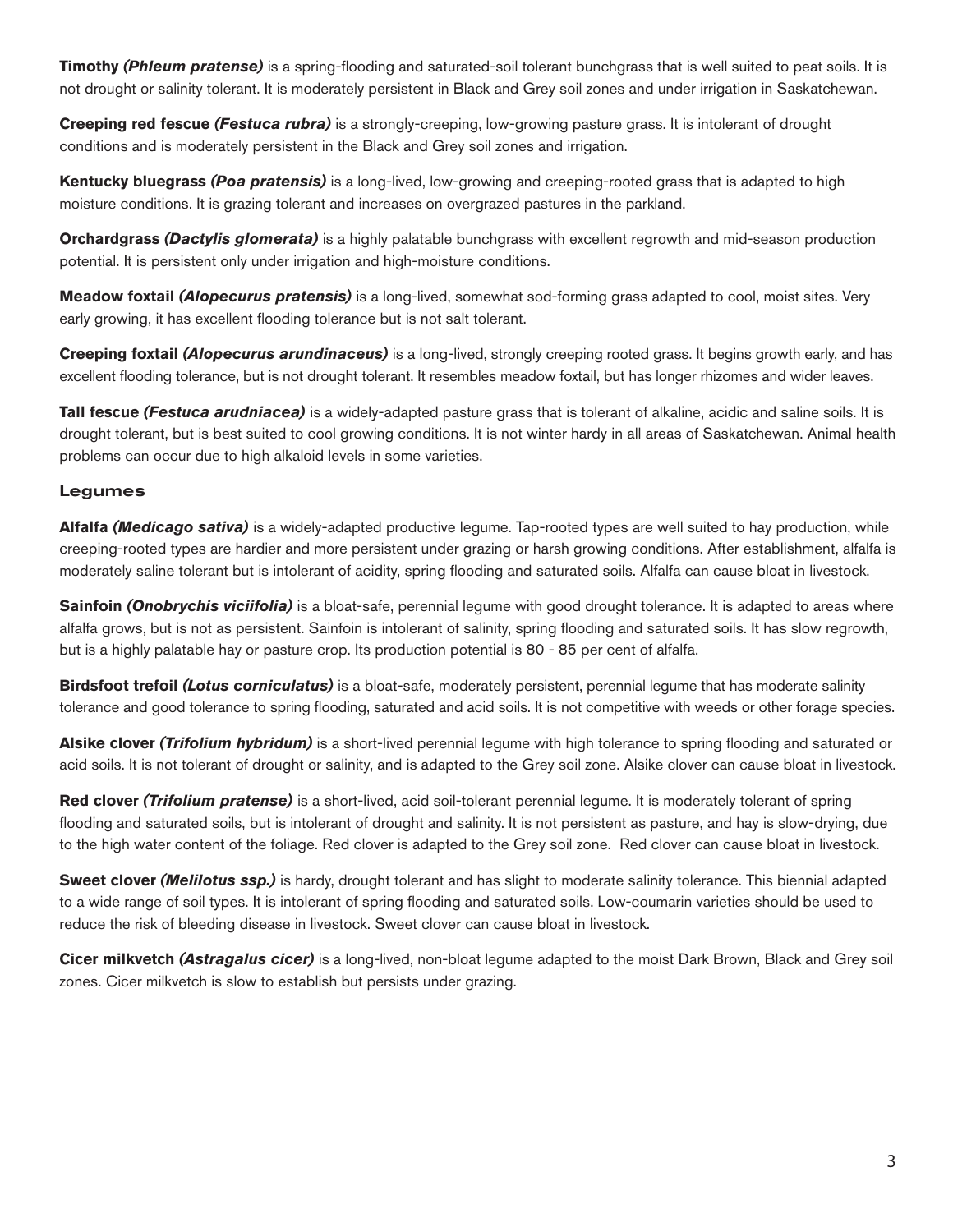## **Table 1: Recommended Seeding Rates for Saskatchewan Soil Zones**

| Soil Zone<br>(see map page 12) | Crops                                                                        | <b>Seeding Rate</b> |                     |  |
|--------------------------------|------------------------------------------------------------------------------|---------------------|---------------------|--|
| 1. Brown                       | Hay Crops (seed grass and legume in alternate rows)                          | kg/ha               | Ib./ac.             |  |
|                                | Crested wheatgrass and alfalfa                                               | $3.4 + 2.2$         | $3 + 2$             |  |
|                                | Intermediate wheatgrass and alfalfa                                          | $4.5 + 2.2$         | $4 + 2$             |  |
|                                | Alfalfa                                                                      | 4.5                 | 4                   |  |
|                                | Sweet clover                                                                 | 9                   | 8                   |  |
|                                | Pastures (cross-seed)                                                        |                     |                     |  |
|                                | Altai wildrye grass and alfalfa (high water table or saline seep areas only) | $9 + 1.1$           | $8 + 1$             |  |
|                                | Crested wheatgrass and alfalfa                                               | $3.4 + 1.1$         | $3 + 1$             |  |
|                                | Russian wildrye grass and alfalfa                                            | $3.4 + 1.1$         | $3 + 1$             |  |
|                                | Meadow bromegrass and alfalfa                                                | $9 + 1.1$           | $8 + 1$             |  |
| 2. Dark Brown                  | <b>Hay Crops</b>                                                             |                     |                     |  |
|                                | Smooth bromegrass and alfalfa                                                | $5.6 + 4.5$         | $5 + 4$             |  |
|                                | Hybrid bromegrass and alfalfa                                                | $6.7 + 4.5$         | $6 + 4$             |  |
|                                | Crested wheatgrass and alfalfa                                               | $5.6 + 2.2$         | $5 + 2$             |  |
|                                | Intermediate wheatgrass and alfalfa                                          | $9 + 2.2$           | $8 + 2$             |  |
|                                | Alfalfa                                                                      | 9                   | 8                   |  |
|                                | Sweet clover                                                                 | 9                   | 8                   |  |
|                                | Pastures (cross-seed)                                                        |                     |                     |  |
|                                | Altai wildrye grass and alfalfa (high water table or saline seep areas only) | $9 + 1.1$           | $8 + 1$             |  |
|                                | Crested wheatgrass and alfalfa                                               | $4.5 + 1.1$         | $\frac{1}{4}$ + 1   |  |
|                                | Russian wildrye grass and alfalfa                                            | $3.4 + 1.1$         | $3 + 1$             |  |
|                                | Meadow bromegrass and alfalfa                                                | $10 + 1.1$          | $9 + 1$             |  |
|                                | Smooth bromegrass and alfalfa                                                | $7.8 + 1.1$         | $7 + 1$<br>$7 + 1$  |  |
|                                | Hybrid bromegrass and alfalfa<br>Alfalfa (Caution: risk of bloat)            | $7.8 + 1.1$<br>9    | 8                   |  |
|                                |                                                                              |                     |                     |  |
| 3. Black and Grey              | <b>Hay Crops</b>                                                             |                     |                     |  |
|                                | Smooth bromegrass and alfalfa                                                | $4.5 + 5.6$         | $4 + 5$             |  |
|                                | Crested wheatgrass and alfalfa                                               | $6.7 + 3.4$         | $6 + 3$             |  |
|                                | Intermediate wheatgrass and alfalfa                                          | $12.3 + 3.4$        | $11 + 3$            |  |
|                                | Alfalfa                                                                      | 9                   | 8                   |  |
|                                | Sweet clover                                                                 | 9<br>9              | 8<br>8              |  |
|                                | Hybrid bromegrass<br>Meadow bromegrass                                       | 13.4                | 12                  |  |
|                                | Meadow bromegrass and alfalfa                                                | $11.2 + 2.2$        | $10 + 2$            |  |
|                                |                                                                              |                     |                     |  |
|                                | <b>Pastures</b>                                                              |                     |                     |  |
|                                | Meadow bromegrass and alfalfa                                                | $11.2 + 1.1$        | $10 + 1$            |  |
|                                | Meadow bromegrass                                                            | 13.4                | 12                  |  |
|                                | Smooth bromegrass and alfalfa                                                | $7.8 + 1.1$         | $7 + 1$             |  |
|                                | Hybrid bromegrass and alfalfa                                                | $9 + 1.1$           | $8 + 1$             |  |
|                                | Crested wheatgrass and alfalfa                                               | $6.7 +$             | $6 + 1$<br>$11 + 1$ |  |
|                                | Intermediate wheatgrass and alfalfa                                          | $12.3 + 1.1$<br>6.7 | 6                   |  |
|                                | Russian wildrye grass<br>Sainfoin (non-bloating)                             | 33.6                | 30                  |  |
|                                | Birdsfoot trefoil (non-bloating)                                             | 4.5                 | 4                   |  |
|                                |                                                                              |                     |                     |  |
| Irrigation                     | <b>Hay Crops</b>                                                             |                     |                     |  |
|                                | Smooth bromegrass and alfalfa                                                | $6.7 + 5.6$         | $6 + 5$             |  |
|                                | Intermediate wheatgrass and alfalfa                                          | $12.3 + 5.6$        | $11 + 5$            |  |
|                                | Alfalfa                                                                      | 9                   | 8                   |  |
|                                | <b>Pastures</b>                                                              | $11.2 + 1.1$        | $10 + 1$            |  |
|                                | Bromegrass and alfalfa                                                       | $8 + 1.1$           | $8 + 1$             |  |
|                                | Intermediate wheatgrass and alfalfa                                          | $12.3 + 1.1$        | $11 + 1$            |  |
|                                | Kentucky bluegrass and alfalfa                                               | $2.2 + 1.1$         | $2 + 1$             |  |
|                                | Meadow bromegrass                                                            | 13.4                | 12                  |  |
|                                | Orchardgrass                                                                 | 11.2                | 10                  |  |

#### **Notes:**

- Seeding rates can be varied based on seed quality and cost, seeding conditions and end use of the crop.
- When seeding grass alone for pasture in the Brown and Dark Brown soil zones, increase grass recommended seeding rate by 1.5 times. If Tetracan Russian wildrye grass is used, increase seeding rate by two times. If Fairway or Parkway crested wheatgrass is used, reduce seeding rates by 20 per cent. Higher seeding rates may be appropriate where alfalfa is sown for dehydration, or where a thick stand of fine-stemmed alfalfa is required. However, research in Saskatchewan, Manitoba and North Dakota indicates that seeding more than about 3.6 kg (8 lb./ac.) does not result in greater forage yields in alfalfa.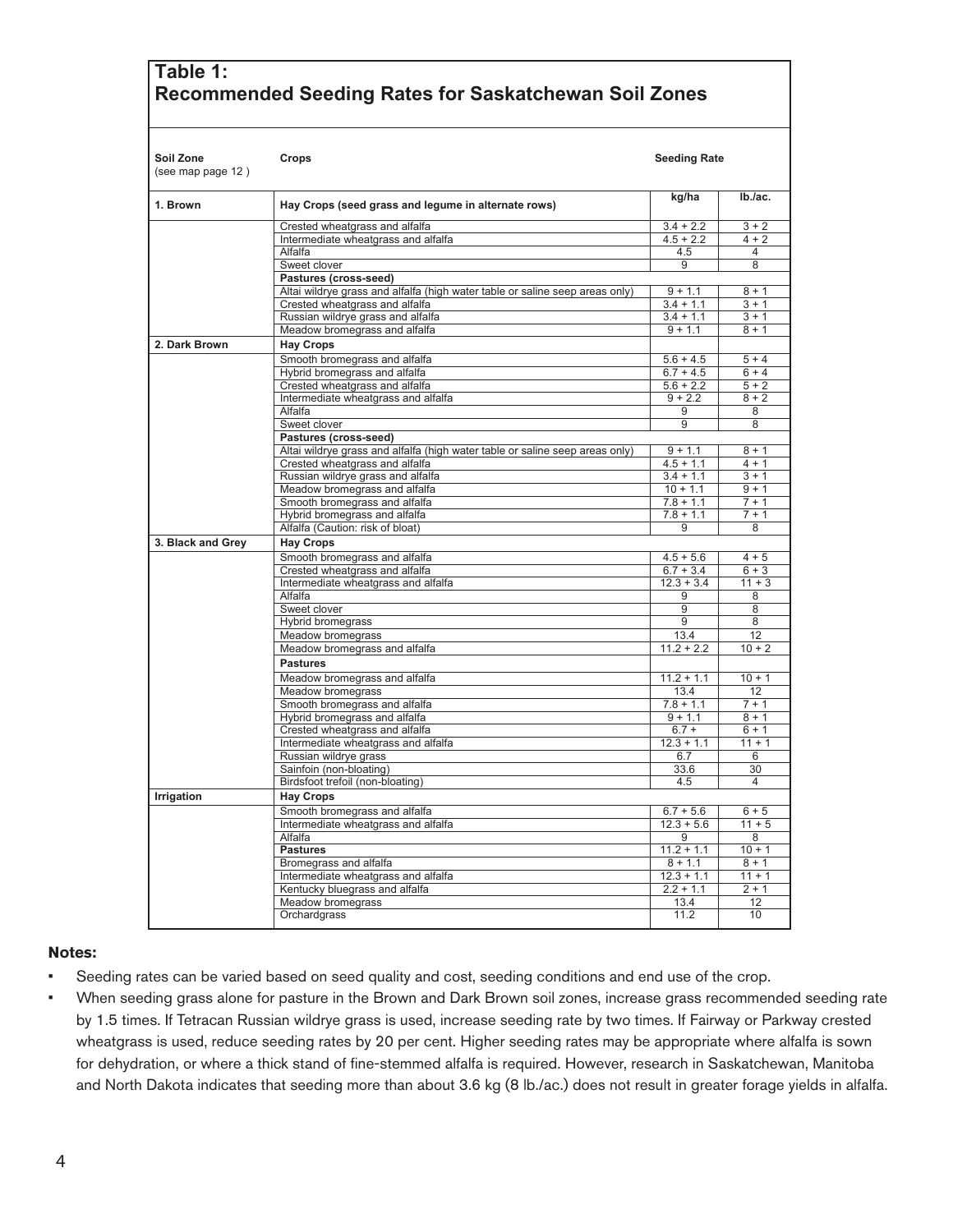## Table 2: Comparative seed size of forage species

| <b>Species</b>                        | Approximate<br>number of<br>seeds/kg | Approximate<br>number of<br>seeds/lb. | <b>Species</b>                     | <b>Approximate</b><br>number of<br>seeds/kg | <b>Approximate</b><br>number of<br>seeds/lb. |
|---------------------------------------|--------------------------------------|---------------------------------------|------------------------------------|---------------------------------------------|----------------------------------------------|
| <b>LEGUMES</b>                        |                                      |                                       | Pubescent<br>wheatgrass            | 220,000                                     | 100,000                                      |
| Alfalfa                               | 440,000                              | 200,000                               | Slender<br>wheatgrass              | 352,000                                     | 160,000                                      |
| Sweetclover                           | 572,000                              | 260,000                               | Streambank<br>wheatgrass           | 344,000                                     | 156,000                                      |
| Alsike clover                         | 1,540,000                            | 700,000                               | Tall wheatgrass                    | 174,000                                     | 79,900                                       |
| Red clover                            | 605,000                              | 275,000                               | Kentucky<br>bluegrass              | 4,800,000                                   | 2,182,000                                    |
| White clover                          | 1,760,000                            | 800,000                               | Smooth<br>bromegrass               | 300,000                                     | 136,000                                      |
| <b>Birdsfoot trefoil</b>              | 825,000                              | 375,000                               | Meadow<br>bromegrass               | 176,000                                     | 80,000                                       |
| Sainfoin                              | 66,000                               | 30,000                                | Hybrid<br>bromegrass               | 200,000                                     | 90,900                                       |
| Cicer milkvetch                       | 286,000                              | 130,.000                              | Creeping red<br>fescue             | 1,353,000                                   | 615,000                                      |
| <b>GRASSES</b>                        |                                      |                                       | Meadow fescue                      | 506,000                                     | 230,000                                      |
| Russian wildrye<br>grass (diploid)    | 385,000                              | 175,000                               | Tall fescue                        | 500,000                                     | 227,000                                      |
| Russian wildrye<br>grass (tetraploid) | 220,000                              | 100,000                               | Meadow foxtail                     | 1,270,000                                   | 577,000                                      |
| Altai wildrye<br>grass                | 112,000                              | 51,000                                | Creeping foxtail                   | 1,657,000                                   | 753,000                                      |
| Crested<br>wheatgrass<br>(diploid)    | 485,000                              | 220,000                               | Orchardgrass                       | 1,439,000                                   | 654,000                                      |
| Crested<br>wheatgrass<br>(tetraploid) | 385,000                              | 175,000                               | Timothy                            | 2,710,000                                   | 1,232,000                                    |
| Dahurian wildrye<br>grass             | 175,000                              | 80,000                                | Reed<br>canarygrass                | 1,175,000                                   | 534,000                                      |
| Northern<br>wheatgrass                | 341,000                              | 155,000                               | Italian ryegrass<br>(Maris Ledger) | 210,000                                     | 105,000                                      |
| Western<br>wheatgrass                 | 242,000                              | 110,000                               | Westerwolds<br>ryegrass            | 210,000                                     | 105,000                                      |
| Intermediate<br>wheatgrass            | 194,000                              | 88,000                                |                                    |                                             |                                              |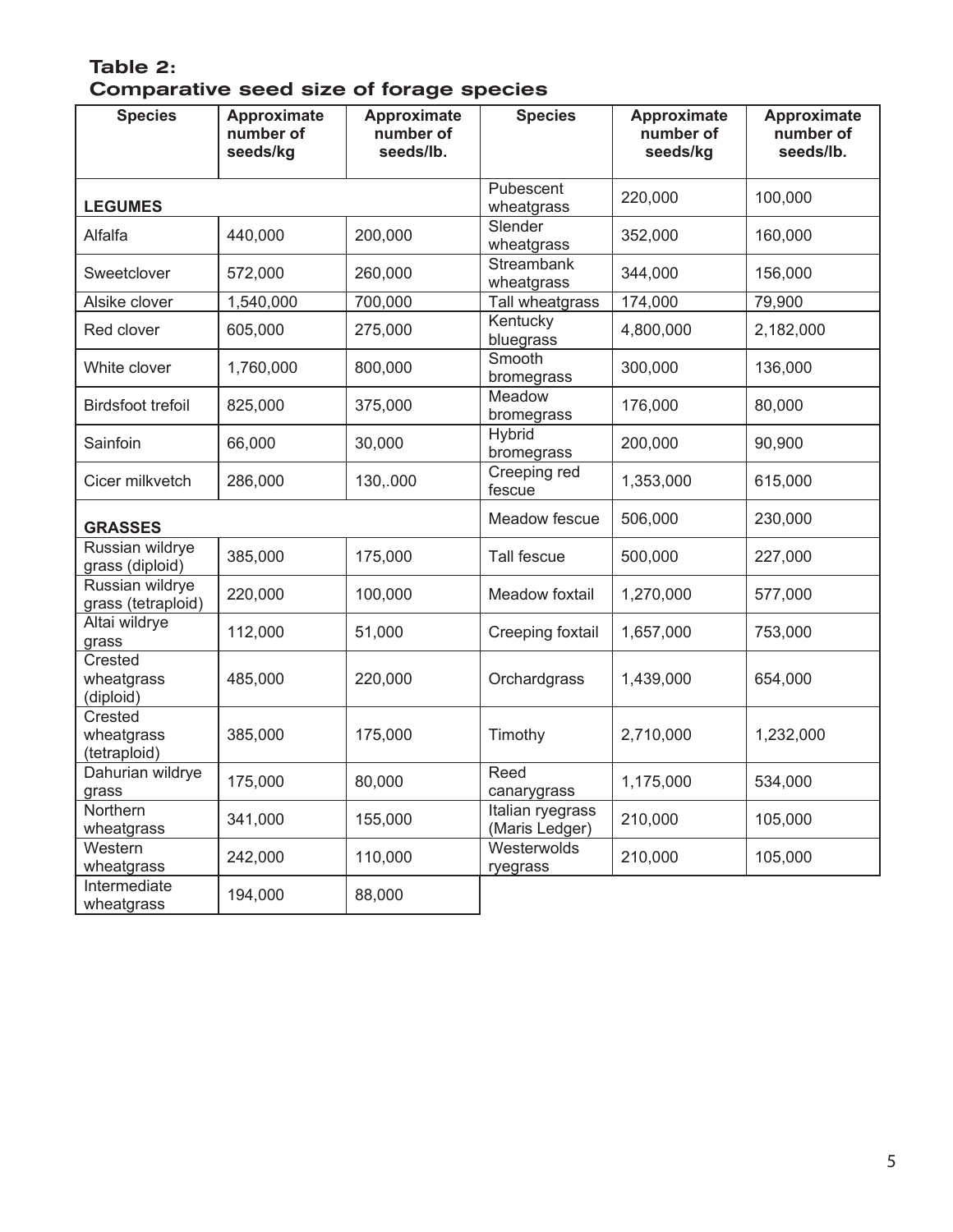## **Forage Mixtures**

Forages can be planted in monocultures or mixtures. Mixtures can be simple or complex, with two or many species composing a mix. Planting a forage mixture often provides advantages to seeding a single species. Some advantages of forage mixtures include:

- better adaptation across fields that have diverse topography, soil types, or salinity levels;
- forage production is more consistent across the season, because each species' production peaks at different dates;
- more efficient use of soil moisture and nutrients:
- animal gains may be greater due to a more balanced diet;
- mixed stands may have greater longevity, with more adapted species replacing less-suited species over time; and
- less susceptibility to insect and disease infestations.

Forage monocultures have advantages compared to forage mixtures:

- easier to seed:
- more uniform palatability, thereby reducing selective grazing;
- uniform growth and regrowth characteristics;
- more stable plant composition;
- more predictable peak production date; and
- often, only one species may be fully adapted to the site or intended use.

Generally, monoculture forage crops are easier to manage successfully than forage mixtures. The most important point to remember when selecting a forage mixture is to select only species that are adapted to the site and complement the production characteristics of other species in the mix.

#### Alfalfa Cutting Management

Improper cutting management of alfalfa hay stands can lead to winter kill. Understanding alfalfa physiology can help avoid this problem.

Energy is produced in alfalfa leaves and used to fuel plant growth. Energy in excess of requirements is stored in various plant structures, such as the crown. The energy is used as stored fuel for regrowth following cutting, plant maintenance over winter, and growth during early spring.

When an alfalfa plant is cut, few leaves remain and the plant may draw on stored energy reserves for regrowth. Generally, the plant will need six weeks to replace leaves and replenish stored reserves to pre-cutting levels.

Plants cut after August 15 may not obtain six weeks of good growing weather to replenish stored reserves before a hard frost, and can go into winter with low energy levels. If the winter is severe, winter injury can result.

To reduce alfalfa winter injury:

- avoid cutting between August 15 and the first killing frost;
- seed recommended, winter hardy varieties;
- inoculate seed properly and maintain adequate soil phosphorous; and
- manage stubble for maximum snow cover.

## Seed Quality

Seed quality has a large impact on establishment success and subsequent forage yields. Certified seed will have good germination and seedling vigour, low amounts of weed seeds present, and be of a recognized variety. Certified seed assures seed quality and characteristics of the variety, such as relative yield, disease resistance and winter hardiness. This allows for selection of characteristics best suited for existing growing conditions.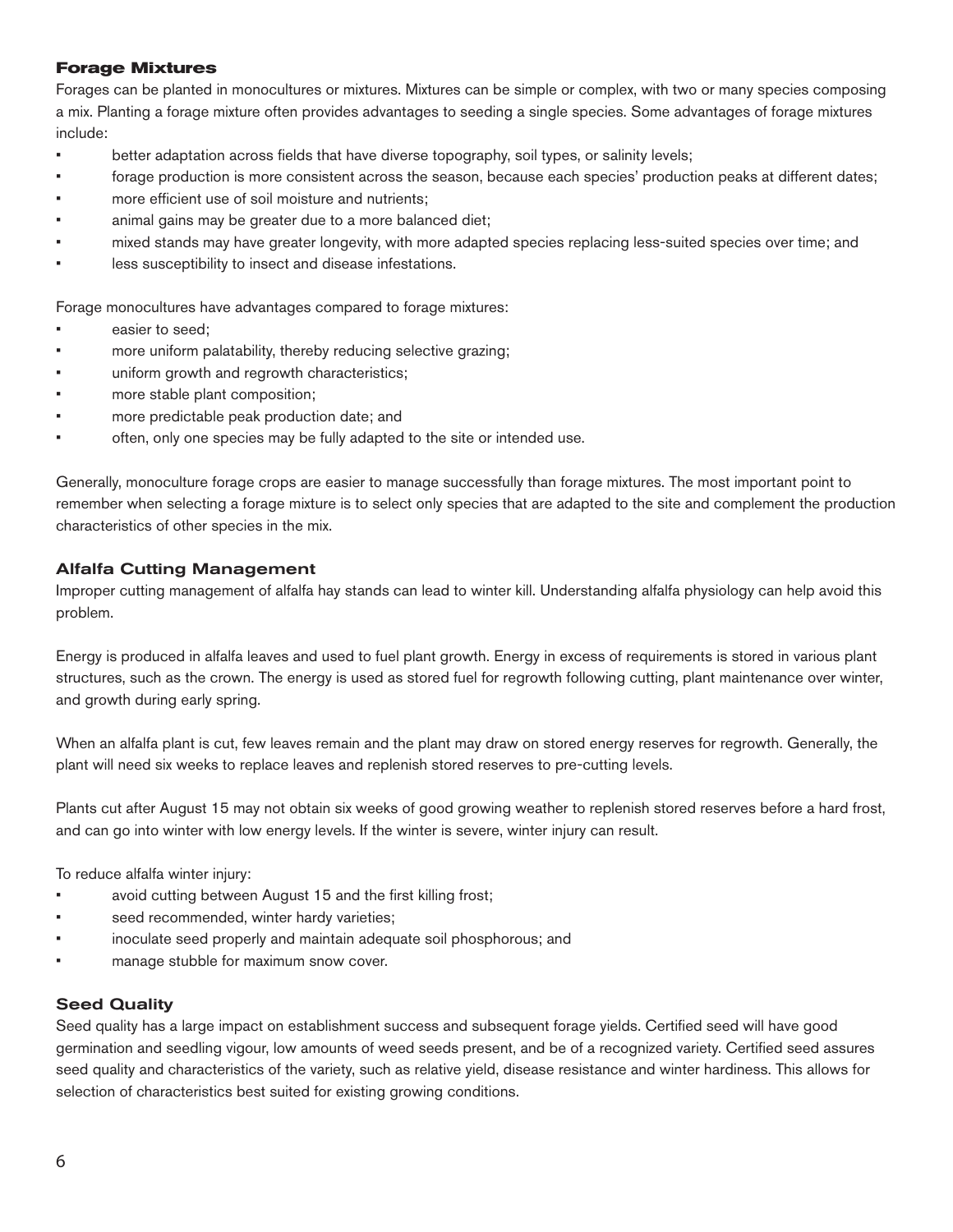## **Crop Certificate Number**

All certified seed has a tag attached with a crop certificate number. The first two digits of the crop certificate number represent the year in which the crop was produced. The third through ninth digits inclusive represent the identification number of the grower who produced the seed. The tenth digit represents the code for the generation or class issued to the crop that

produced the seed. The eleventh digit represents the number of different certificates of the same status issued to the grower.

## **Seed Certificate Number**

This number is assigned by the Canadian Food Inspection Agency, Agriculture and Agri-Food Canada, for each lot of seed tagged by a seed inspector. There is a different number for each lot of seed.

## Calculating Seeding Rates

Seeding rates should be calculated on the basis of Pure Live

Seed (PLS). PLS determines the amount of viable seed in a seed lot by allowing for impurities and the germination percentage of the seed lot. PLS is calculated as follows:

 $PLS = (per cent germination)$  x (per cent purity)

For example, if a seed lot has 15 per cent impurities and a germination of 89 per cent, PLS would be:  $PLS = (0.89 \times 0.85) = 0.76$ . Therefore, seeding rates should be increased by 24 per cent to obtain the desired density of viable seed. If 20 to 30 seeds per linear foot of row are desired, determine the number of seeds per pound of forage species in Table 2. The number of linear feet per acre will be determined by row spacing as indicated in Table 3.

## **Table 3.**

| <b>Row Spacing</b>      | <b>Linear feet/acre</b> |
|-------------------------|-------------------------|
| 6"                      | 87,120                  |
| 12"                     | 43,560                  |
| 18"                     | 29,040                  |
| 24"                     | 21,780                  |
| $\overline{\mathsf{X}}$ | 43,560 x 12/X           |

## **Sample Calculation**

Appropriate seeding rates will differ, depending on the soil zone. Generally, lower seeding rates are desirable in dry locations, to reduce inter-plant competition. Target seeding rates in Saskatchewan range from 20 seeds per square foot in the Brown soil zone, to over 40 in irrigated fields.

87,120 linear ft./ac. x 20 seeds/linear ft. = 9 lb./ac. 43,560 linear ft./ac. x 30 seeds/linear ft. = 7 lb./ac.

| <b>VARIETY . VARIETE</b>                                                    |           |                                                                                  |
|-----------------------------------------------------------------------------|-----------|----------------------------------------------------------------------------------|
| <b>GRADE • CATEGORIE</b>                                                    |           |                                                                                  |
| <b>CANADA SERTIFIED</b>                                                     | <b>No</b> |                                                                                  |
| CROP CERT Nº • Nº DU CERT DE RECOUTE                                        |           | SEED CERT Nº LOT Nº<br>Nº DU CERT DE SEMENCE OU Nº DE LOT                        |
| <b>MEMBER OF ASSOCIATION OF OFFICIAL</b><br><b>SEED CERTIFYING AGENCIES</b> |           | MEMBER DE L'ASSOCIATION DES ORGANISMES<br>OFFICIELS DE CERTIFICATION DE SEMENCES |

**SEMENCE CERTIFIÉE** 

**CERTIFIED SEED** 

1. Alfalfa in high moisture area with six-inch row spacing: 2. Alfalfa in high moisture area with 12-inch row spacing:

200,000 seeds/lb. 200,000 seeds/lb.

3. Tetraploid crested wheatgrass and alfalfa in same row with Alfalfa: 18-inch row spacing:

```
CWG – 29,040 linear ft./ac. x 15 seeds/linear ft. = 3 lb./ac. 29,040 linerar ft./ac. x 15 seeds/linear ft. = 2 lb./ac.
175,000 seeds/lb. 200,000 seeds/lb. 7
```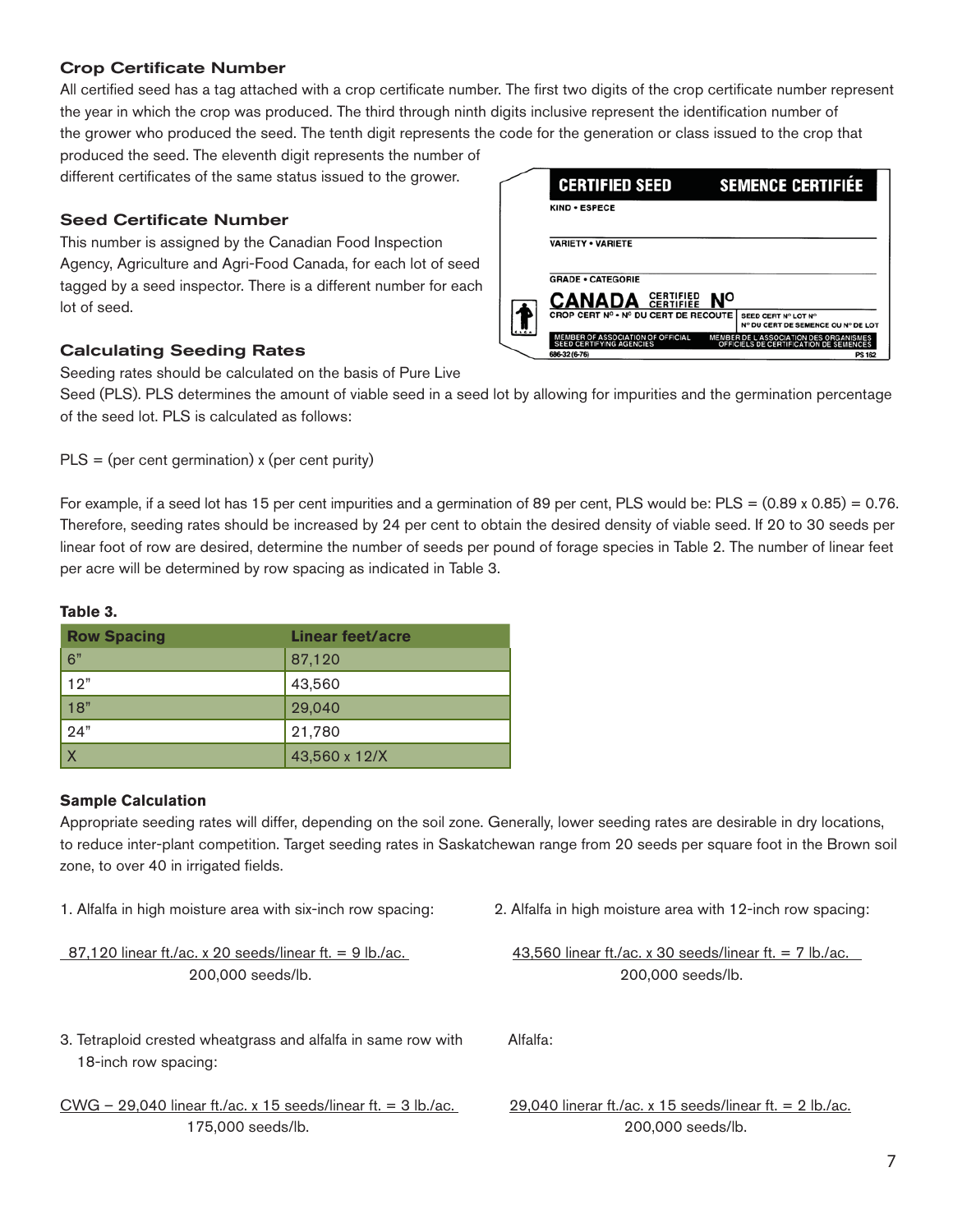## Steps to Successful Seeding

- 1. Use quality seed. Clean seed with high germination will result in rapid establishment and reduced weed problems in the establishing crop.
- 2. Place seed at the correct depth. Most forage species should not be seeded deeper than 12 mm (1/2 in.). Some small seeded species, such as birdsfoot trefoil and timothy, should be seeded at one-quarter inch deep or less.
- 3. Seed into a firm seedbed. Good seed to soil contact is required for rapid germination of forage seeds. Soil should be firm enough that a footprint will leave virtually no depression in the soil. Clean, unworked stubble makes a good seed bed.
- 4. Meter seed accurately. Most forage seeds are small and/or chaffy, and are seeded at low rates. Seeding implements must be able to consistently apply seed. Mixing chaffy seed with cracked grain, cover crop seed, or fertilizer (not with inoculated legumes) can improve flow of seed.
- 5. Control weeds. Clean up fields prior to planting, paying particular attention to perennial weeds. Control weeds in-crop in the year of establishment using cultural or chemical means (consult the Saskatchewan Ministry of Agriculture publication, *Guide to Crop Protection)*.
- 6. Use appropriate seeding rates (Table 1). Ideal seeding rates vary with average available precipitation. Seeding rates will be lower in drier parts of the province.
- 7. Seed at the correct row spacing. Thirty cm (12 in.) row spacings are recommended for the Dark Brown and Black soil zones. Forty-five cm (18 in.) row spacings are recommended for the Brown soil zone and 15 cm (six in.) row spacings are recommended for irrigation. Cross-seeding rows, or alternate row seeding of mixtures when seeding two species can also reduce competition.
- 8. Carefully consider the use of cover crops. Cover crops can protect forage seedlings from wind damage and provide an economic return in the year of establishment. However, cover crops compete with forage seedlings for moisture, light and nutrients. Cover crops reduce establishment success and usually reduce the subsequent yield of the forage. The negative impacts of cover crops on forage seedlings become more apparent under dry conditions, and may result in the forage failing to establish. Cover crops are not recommended in the Brown soil zone.
- 9. Remember that forages are slow to establish and may require over a year to do so.

## Seeding Dates

Forages should be sown to coincide with moisture and weather conditions (Figure 1) that will assist germination and establishment. In general, perennial forages may be sown at three different times of the year.

**Spring Seeding**: Forage plantings are most likely to be successful when seeded in spring. Soil moisture conditions are generally good. About 15 to 30 cm (six to 12 in.) of moist soil is considered adequate for establishment. In the Brown and Dark Brown soil zones, seeding is recommended from early April to mid-May.

In the Black and Grey soil zones, forage seedings may be successfully completed as late as mid-June. Usually early seeding is best, but consideration must also be given to field conditions, weed control and potential insect problems.

Late Fall Seeding: Seeding forage crops from October 15 until freeze-up generally ensures that no germination will occur until the following spring. Mean daily and soil temperatures should be 5 C or less before fall seeding. Spring soil moisture conditions will likely be favourable from the infiltration of moisture from melted snow.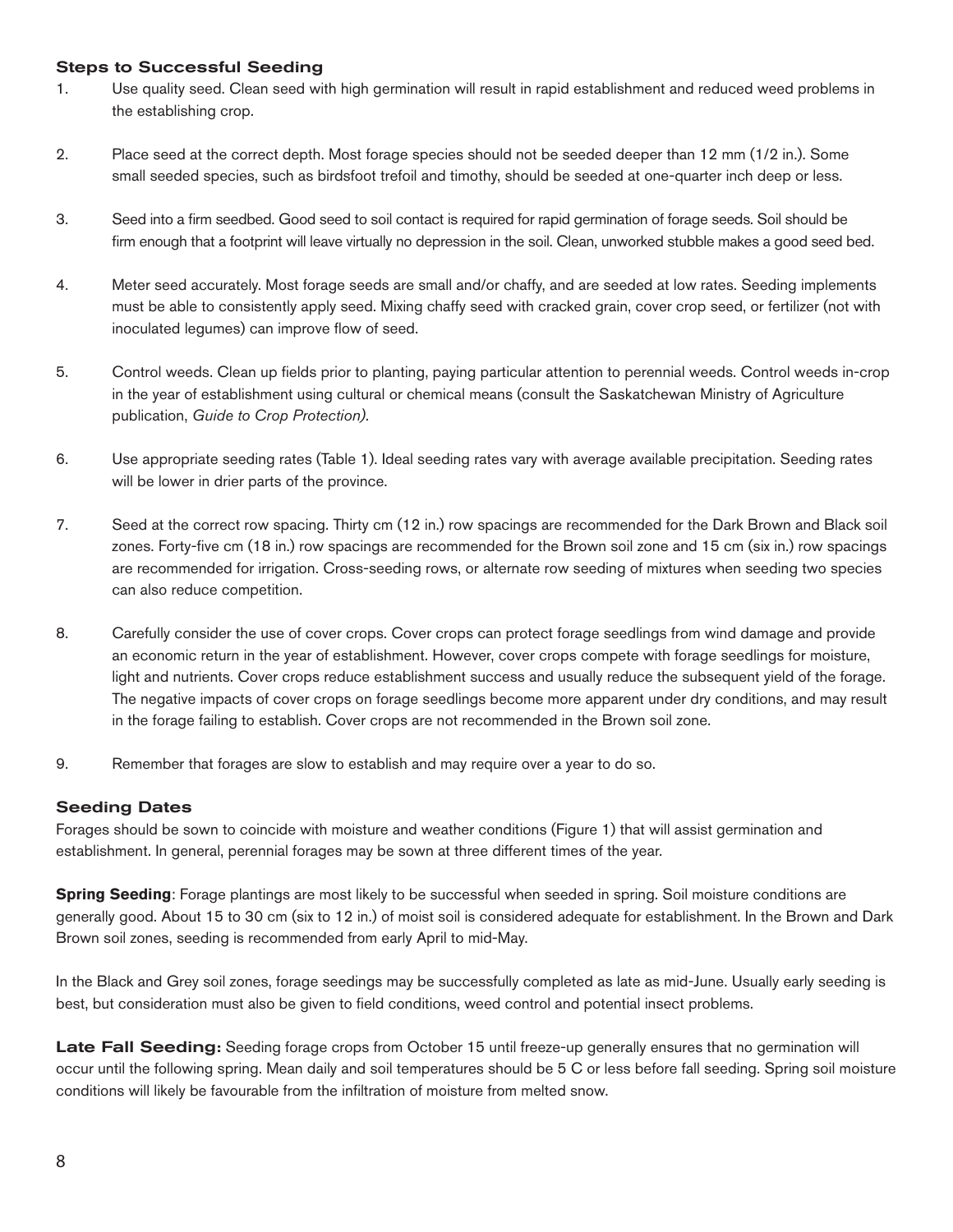Late Fall Seeding: Seeding forage crops from October 15 until freeze-up generally ensures that no germination will occur until the following spring. Mean daily and soil temperatures should be 5 C or less before fall seeding. Spring soil moisture conditions will likely be favourable from the infiltration of moisture from melted snow. **Figure 1**

There is often more time in late fall than in early spring to prepare appropriate seeding equipment to seed for forage crops. Another advantage to dormant seeding is that some land areas may not be accessible in the early spring, such as land subject to flooding, saline areas or peaty soils that remain wet in the summer. However, some crops such as sweet clover cannot be sown successfully in the late fall. Also, some land may be subject to soil crusting, resulting in poor emergence.

Early Fall Seeding: In some years there may be a window of opportunity to seed forage crops in the early fall. Growing conditions must be correct for quick establishment as the plants must be developed to a stage to survive the winter.

Seedling legumes are much more susceptible to winterkill than seedling grasses. Alfalfa should be sown by mid-August. There is little information on seeding legumes, other than alfalfa, at this time of year. Grasses may be sown as late as September 10, in the Brown soil zone. Insects such as grasshoppers can be a threat to seedling forages in the fall.

## Row Spacing

In the Brown soil zone, hay yields can be increased in dry years by seeding at 45 to 60 cm (18 to 24 in.) row spacing. This increases crop height, making harvesting easier, compared to narrower row spacings. Row spacing of 90 cm (36 in.) should only be used in seed production fields. On saline sites, 15 cm (six in.) row spacings should be used.

## Weed Control in Forage Crops

Nearly all forages have slowly developing, non-competitive seedlings. Weeds can easily out-compete forage seedlings for moisture and nutrients. Good weed control prior to and during establishment is essential to get a rapidly established, clean forage stand.

Weed competition results in increased time required for forage establishment, increased weediness of the subsequent forage stand, and increased risk of establishment failure. In-crop chemical weed control options can be limited in forages, particularly for perennial weeds such as quackgrass, Canada thistle and dandelion. Therefore, plan and implement a weed control strategy at least a year prior to seeding the forage crop. Herbicides and tillage in the year prior to establishment can be used to control annual and perennial weeds. However, excessive cultivation loosens the seedbed and dries the soil.

Once the crop has been seeded, cultural and chemical methods can be used to control weeds. Forage crops are often weedy in the establishment year, due to lack of competition from the crop. If pre-establishment weed control was successful, the weeds present in the establishment year will be predominantly annuals.

Annual weeds can be controlled in the establishment year by using herbicides or mowing when weeds elongate, but prior to seed set. This method of cutting reduces competition and seed production of the weeds. Care should be taken to avoid mowing too low as this damages forage seedlings.

Chemical weed control options are often limited in established forage stands, especially when a mixture of legumes and grasses are seeded, or when controlling grassy or broadleaf weeds in like forage crops. Management of forage stands to maintain a healthy, competitive stand goes a long way in reducing weed problems in established forage stands. Proper cutting

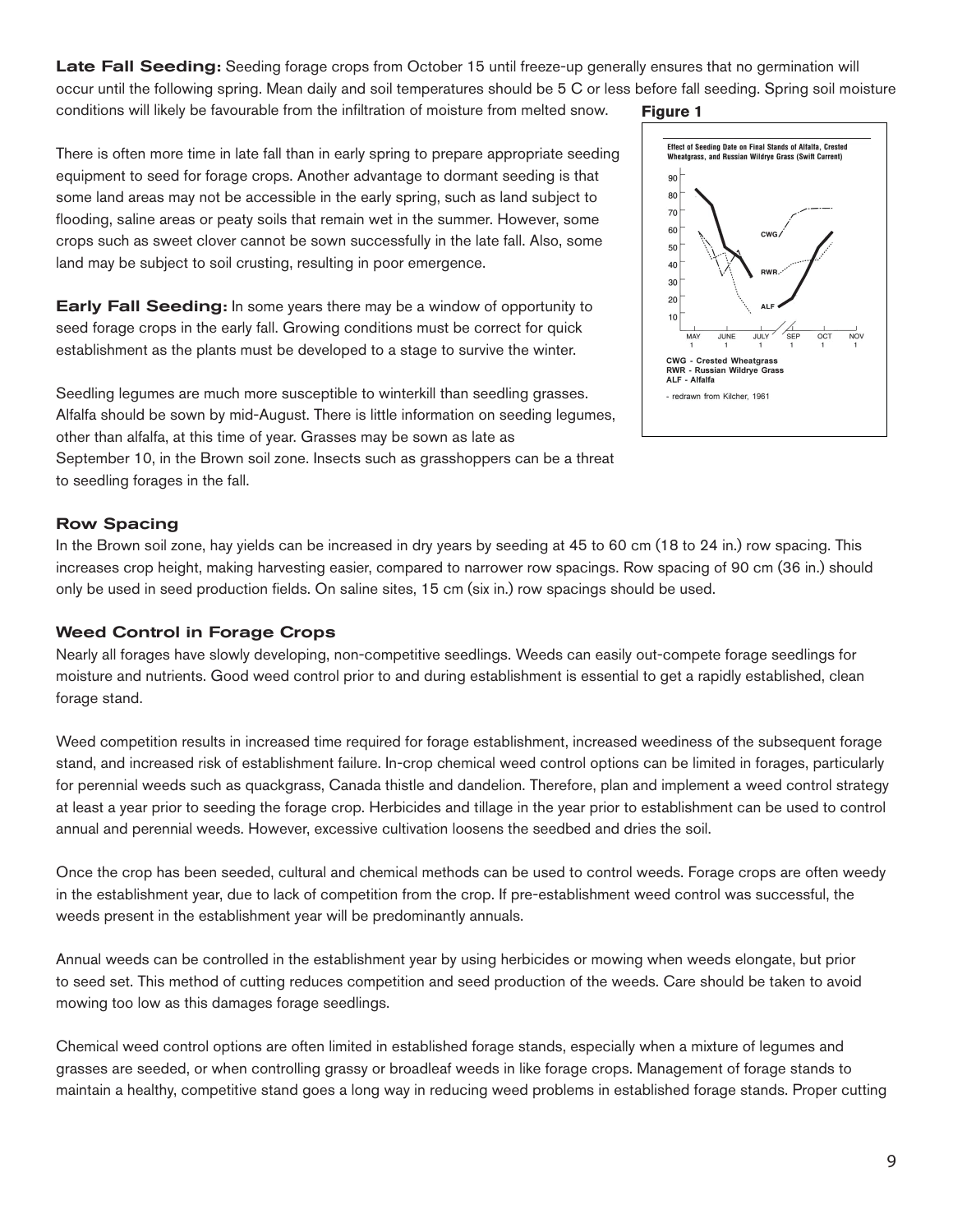schedules, good snow management, good fertility management, adequate rest periods after grazing or cutting and appropriate stocking rates will all contribute to a healthy, weed-free forage stand.

Perennial weeds in forages are more difficult to control. Quackgrass is very difficult to successfully control in-crop using herbicides. However, maintaining a vigorous forage crop will limit its spread in the field. Canada thistle can be controlled in most grasses by using herbicides. However, a healthy forage crop can reduce Canada thistle through competition.

Refer to Saskatchewan Ministry of Agriculture *Guide to Crop Protection* for recommendations on herbicides. Refer to product label for directions and restrictions before using any herbicide.

## Inoculation of Legumes

Inoculation is the addition of effective *rhizobium* bacteria to legume seed prior to planting. After germination, the bacteria form nodules on the roots and begin taking nitrogen (N) gas from the soil air. The bacteria convert the gas to ammonium and give it to the plant. Well nodulated forage legumes can grow without the need for nitrogen fertilizer.

Many Saskatchewan soils lack the specific *rhizobia* needed for rapid growth and high yields of forage legumes. Inoculation sticks thousands of nitrogen-fixing bacteria to each seed just before planting. The cost of inoculant is low and the potential yield benefits are substantial. Each legume or group of legumes requires a unique species of *rhizobium* to form nodules and fix nitrogen. Commercial inoculants are prepared for specific legumes. Be sure to obtain the right one for the crop being seeded.

## Methods of Inoculation

Inoculants may be available as peat powder, liquid, granules, or pre-inoculated seed. Inoculant is a dry powder that is mixed with the seed just prior to planting. In order to be effective, it must be glued to the seed, so a sticker solution is used to bind the two together. Sticking agents like diluted sugar water, molasses, soda pop, etc., are used, but research has shown that a solution of ordinary powdered skim milk is very effective. If calf milk replacer is used, use a formulation without antibiotics.

Precise amounts of sticker are not crucial. Just mix the skim milk according to package directions (do not use hot water). Dribble, or spray the milk onto the seed, wetting it thoroughly, and let the excess milk drain off. Turning the seed during this operation will ensure complete wetting.

Add inoculant to the wetted seed. Follow manufacturer's instructions for proper amounts. If seed is to be broadcast, or if seeding conditions are not ideal, increase the amount. Many growers routinely double the recommended rate of inoculant. Stir the seed and inoculant thoroughly, then proceed with seeding as quickly as possible. Small batches of wetted seed can be inoculated manually by mixing seed and inoculant in a large container or on a polyethylene sheet. For larger amounts of seed, cement mixers or ice augers can be used for mixing.

## Pre-inoculated Seed

Pre-inoculated seed of major forage legumes is commercially available. Seed should be stored appropriately to ensure viability of inoculant.

Guide to successful inoculation

- Inoculate seed with the correct *rhizobium*.
- Use a sticking agent.
- Store inoculant in a cool dry place until use.
- Do not expose inoculants to direct sunlight.
- Inoculate seed just before seeding.
- Do not mix fertilizer with inoculated seed.
- Sow inoculated seed into a moist seedbed.
- Use more inoculant under adverse conditions.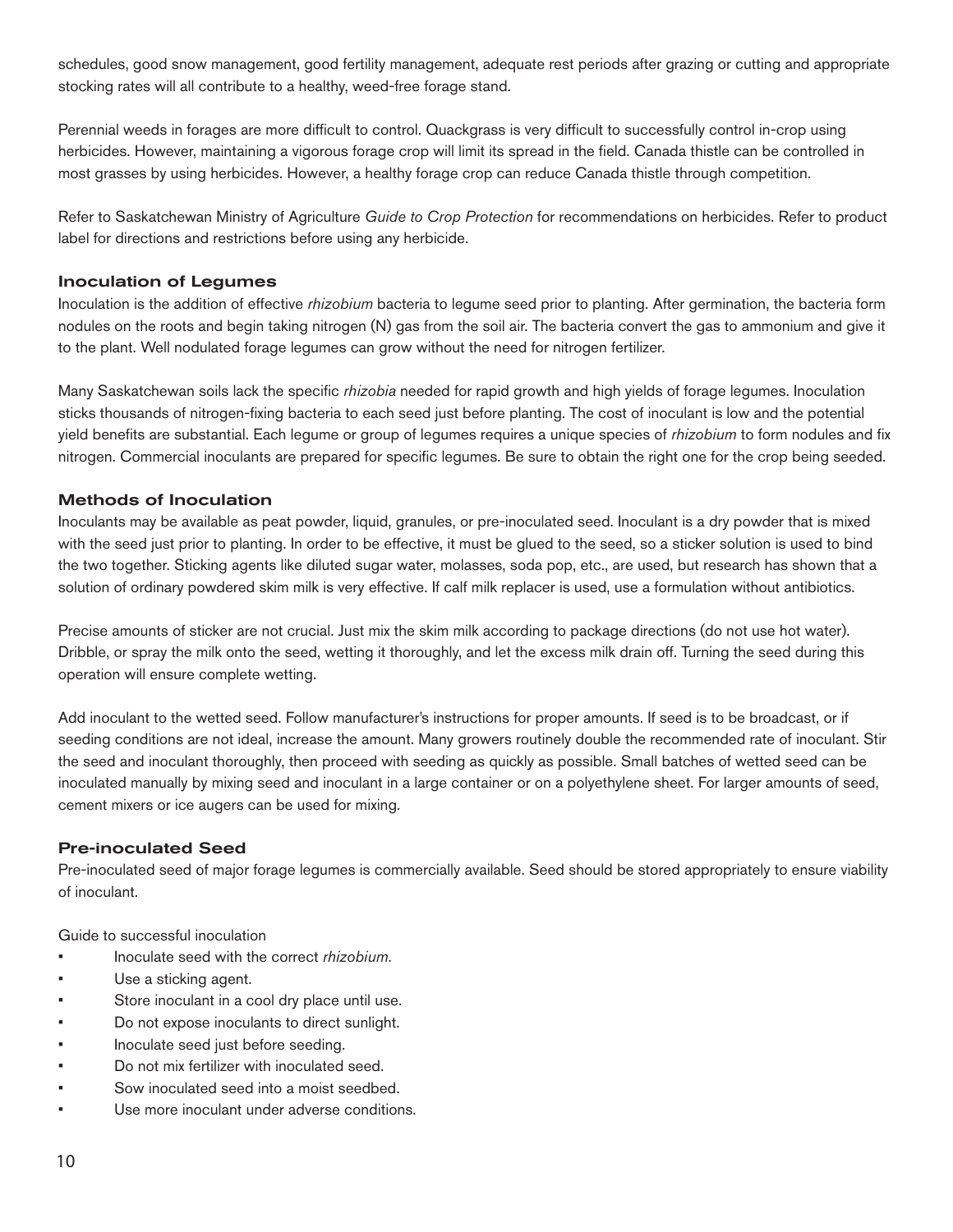## Using Annual Crops for Forage

Using annual crops for forage is a common practice in Saskatchewan. Crops such as barley, oats, triticale, peas, rye, corn, and many other crops are commonly grown and used as greenfeed, silage, pasture, or swath grazing in a livestock production system (Table 4, 5 and 6). Some producers have used annuals such as sorghum-sudangrass and millet.

Annual crops are productive and flexible, allowing them to be used effectively to deal with feed shortages. However, adequate levels of nutrients in the soil, particularly nitrogen in the case of cereals, are required in order to obtain maximum profitability from annual forages. If crops are stressed prior to or during use, nitrate levels in the crop should be monitored. Nitrates can poison livestock if present in high concentrations (0.5 per cent or greater).

## Pasture

Annuals can be used for pasture, and fit well into complementary grazing systems. The choice of crop depends on when the additional pasture is required: fall rye sown in late August to early September will provide early grazing the next spring. Oats, barley (smooth awned varieties), wheat, spring rye or triticale, sown in the spring, is ready for pasture about seven weeks after planting. Spring-seeded fall rye or winter wheat will not set seed, and will yield abundant leaf growth for mid- and late-season grazing. High stocking rates are required on annual forages to reduce trampling losses and prevent cereals from heading and losing quality. Rotational grazing is useful to achieve the required grazing intensity and allow for plant recovery following grazing. Expected grazing productivity of annual pasture ranges from 25-150 grazing days per acre depending on the soil zone.

## **Greenfeed**

Annuals can be used for greenfeed production. Timing of cutting has a large impact on subsequent feed quality. Considering the required feed quality prior to harvest will allow the operator to cut the crop at the appropriate time to maximize the value of the greenfeed crop. Generally, fibre content increases and protein and energy decrease as annual cereal forages go from boot to hard dough stage. The decline of protein and energy levels is slower in barley than in oats, triticale, and rye.

Generally, annual forages produce the highest yields and protein when harvested in the dough stage. The relative performance of annual species varies with soil zone. For instance, in the Dark Brown and Brown soil zones, barley usually has greater yield than oats. However, in the Black and particularly Grey soil zones, oats usually has greater yields than barley.

## Swath Grazing

Swath grazing has developed into a popular technique to extend the grazing season. Swath grazing involves cutting an annual or perennial crop late in the season

**Table 4**

| Protein, total digestible nutrients (TDN) and fibre<br>(acid detergent fibre (ADF), neutral detergent fibre |                                    |            |            |            |  |  |  |  |
|-------------------------------------------------------------------------------------------------------------|------------------------------------|------------|------------|------------|--|--|--|--|
|                                                                                                             | (NDF) content of cereal greenfeed. |            |            |            |  |  |  |  |
| Crop                                                                                                        | Protein (%)                        | <b>TDN</b> | <b>ADF</b> | <b>NDF</b> |  |  |  |  |
| barley                                                                                                      | 11.2                               | 58.4       | 37.3       | 58.1       |  |  |  |  |
| oats                                                                                                        | 60.9<br>57.0<br>37.6<br>10.8       |            |            |            |  |  |  |  |
| rye                                                                                                         | 8.7                                | 53.8       | 42.3       | 66.3       |  |  |  |  |
| wheat                                                                                                       | 10.6                               | 55.7       | 37.6       | 63.1       |  |  |  |  |

and allowing the crop to remain in swath. Cattle graze the swaths in late fall or winter.

Annual cereals are commonly used for swath grazing. Swath grazed crops are usually planted later than other annual cereals, so that they are ready to be cut in September. When swath grazing, stock densities must be kept high with the use of electric fencing to reduce trampling losses and wastage.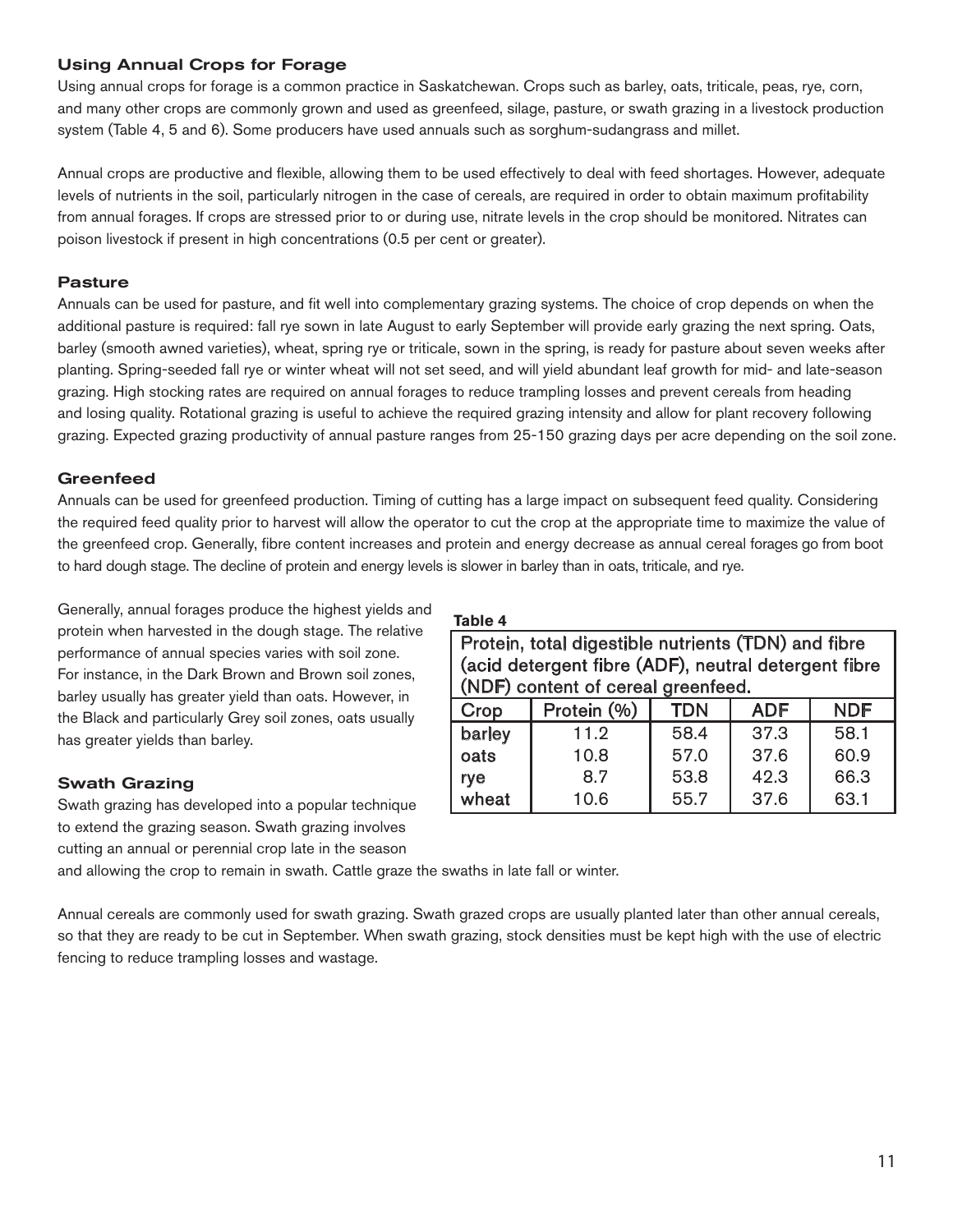## **Figure 2 Soil Zones of Saskatchewan**



**Table 5 Dry matter yield of annual crops as greenfeed, Black soil zone**

| <b>Crop</b>       | Yield (kg/ha)                 |
|-------------------|-------------------------------|
| barley            | $5,000 - 7,500$               |
| fababeans         | $2,500 - 4,500$               |
| Italian ryegrass  | $4,600 - 4,900$               |
| oats              | $5,600 - 9,800$               |
| peas              | 5,600                         |
| Proso millet      | $3,100 - 5,600$               |
| canola            | $3,000 - 4,200$               |
| sorgum-sudangrass | $3,200 - 5,300$               |
| spring rye        | $5,900 - 6,100$               |
| sunflowers        | $\frac{1,200 - 2,900}{5,600}$ |
| triticale         |                               |
| wheat             | $-6,8$                        |

**Agriculture and Agri-Food Canada Data, Melfort**

## **Silage**

Cereals, corn, peas and other field crops are commonly used as silage. Barley is the dominant silage crop in Saskatchewan due to its high yield and good quality. All annual silage crops have different quality characteristics that influence the composition

of the end product. Operators should determine the desired quality of silage, then select the crop that will provide the desired quality and acceptable yield. Crops can be grown in mixtures for silage to enhance silage quality or provide additional forage resources. Peas are included with cereals to increase protein content, and triticale is sometimes included with other cereals to provide late-summer grazing after the silage crop is removed.

## Corn for Forage

Corn has very high yield potential when moisture, nutrients and heat are not limiting. In Saskatchewan, corn is used as a silage crop, although using corn for fall and winter grazing is becoming more common. Early maturing corn varieties can be grown successfully for forage nine years out of 10.

## **Figure 3**

**Dry matter yields of annual cereals grown for forage expressed as a per cent of barley yield - average of 15 site-years of data from northwest Saskatchewan, 1992-96.**



The average number of corn heat units (CHU) received varies across Saskatchewan. Corn growers should determine their certainty of receiving 2,200 CHUs. Obtain the Corn Heat Unit Maps for Saskatchewan (http://www.agriculture.gov.sk.ca/ Corn\_Heat\_Units) from Saskatchewan Ministry of Agriculture (Irrigated Corn, Silage, Irrigation and Grain) to determine the average corn heat units received across the province. Corn hybrid performance is tested at Outlook and is described in the Alberta Corn Committee's Hybrid Performance Trails, www.albertacorn.com.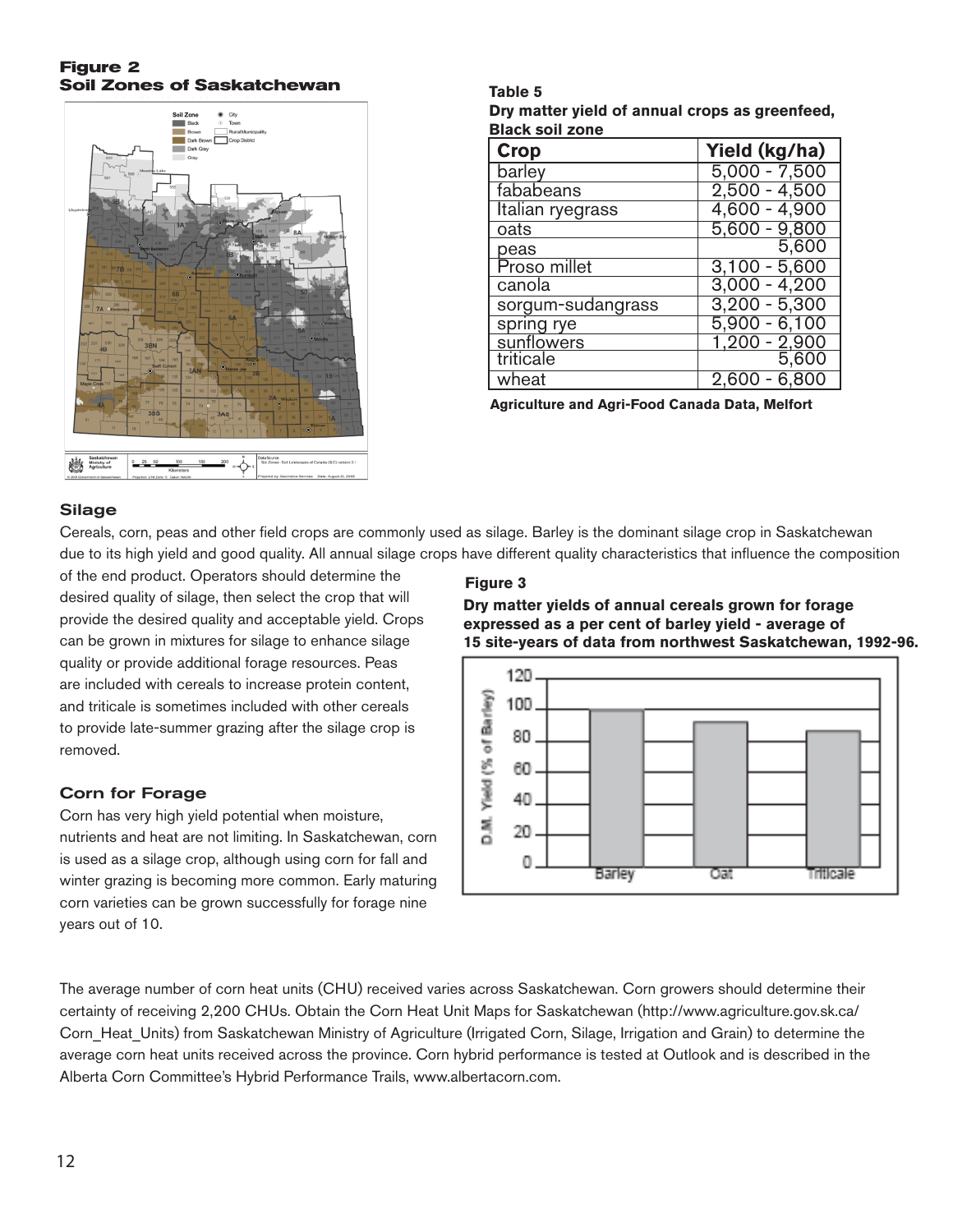When growing corn for forage, higher CHU-rated (later) varieties have a significant yield advantage if the spring and summer growing conditions have above-average temperature. Field selection should favor warm, sheltered, well-drained and non-saline sites. Corn should be planted in high quality soils at 30,000 kernels per acre. Precision seeding and row crop management is the preferred method.

Corn competes poorly with weeds. In order to maximize production, excellent early weed control is required. Depending on available moisture, nitrogen application rates range from 90-170 kg/ha (80-150 lb./ac.). Corn can use 73 kg/ha (65 lb./ac.) of banded phosphorous from May through September. High organic matter and well manured cropland is great for corn nutrition. Corn field grazing is an efficient method of nutrient cycling.

Due to the greater input costs associated with growing corn, new growers must be aware of the agronomic requirements of the crop, and start with a modest acreage. The Manitoba Corn Growers Association's *Corn Production Guide* is the best prairie corn reference available.

## Annual Ryegrass for Pasture in Saskatchewan

Annual ryegrass is grown in many areas of the world as a forage and seed crop. In recent years, this species has been grown in Saskatchewan as summer and late-season pasture, and as a seed crop.

Annual ryegrass is adapted to the Black and Grey soil zones of Saskatchewan. There are two types of annual ryegrass. Italian ryegrass is a biennial that usually does not develop seed heads until the crop has been vernalized; and Westerwolds ryegrass is a taller, stemmier type which will develop seed heads in the year of seeding.

As both types have limited winter hardiness under Saskatchewan growing conditions, they will not successfully overwinter and are considered annual crops. Adequate moisture and soil fertility are required to achieve maximum productivity of this species. The cultivars Maris Ledger (Italian type) and Aubade (Westerwolds type) have been successfully grown in Saskatchewan. Annual ryegrass can be used for hay, silage or pasture, but the Westerwolds type is better suited to haying due to its tall growth. Annual ryegrass production peaks in late-July and early-August, with growth continuing late into the fall. This growth pattern, in addition to the high quality forage produced (crude protein levels in excess of 20 per cent in fall regrowth), makes grazing into winter possible.

Annual ryegrass is best seeded in mid-May at a depth of 1.5 to 3 cm (0.6-1.2 in.), depending on soil moisture conditions. Stands should be fertilized at the same level as a cereal crop to realize full production potential. Recommended seeding rate is 11.2-13.4 kg/ha (10 to 12 lb./ac.). Annual ryegrass can also be underseeded to cereals and used for greenfeed, silage or grain, to provide late season grazing after harvest.

## Fertilizing Forages

Forages require nitrogen (N), phosphorus (P), potassium (K), sulphur (S) and micronutrients. Most Saskatchewan soils are low in nitrogen and phosphorus, many are low in sulphur, and some are low in potassium and may be low in one or more micronutrients. Properly inoculated alfalfa will not require nitrogen fertilizer.

Soil testing is the best way to assess soil nutrient levels. Crop inspecting and tissue testing allow for fine-tuning fertilizer application and problem diagnosis. Some soil testing labs will do an economics report on fertilizer application, for a nominal fee, which analyzes the benefit versus the cost of applying fertilizer.

## Establishment Year

With good to excellent soil moisture, only 7 kg (15 lb.)  $P_0O_5$  can safely be placed with forage seed, using equipment with a 15 to 17 cm (6 to 7 in.) row spacing and 2.5 cm (1 in.) spread. All other fertilizer should be banded away from the seed (side banded or deep banded) or broadcast and incorporated. Banding often results in greater nitrogen, phosphorus and potassium fertilizer use efficiency.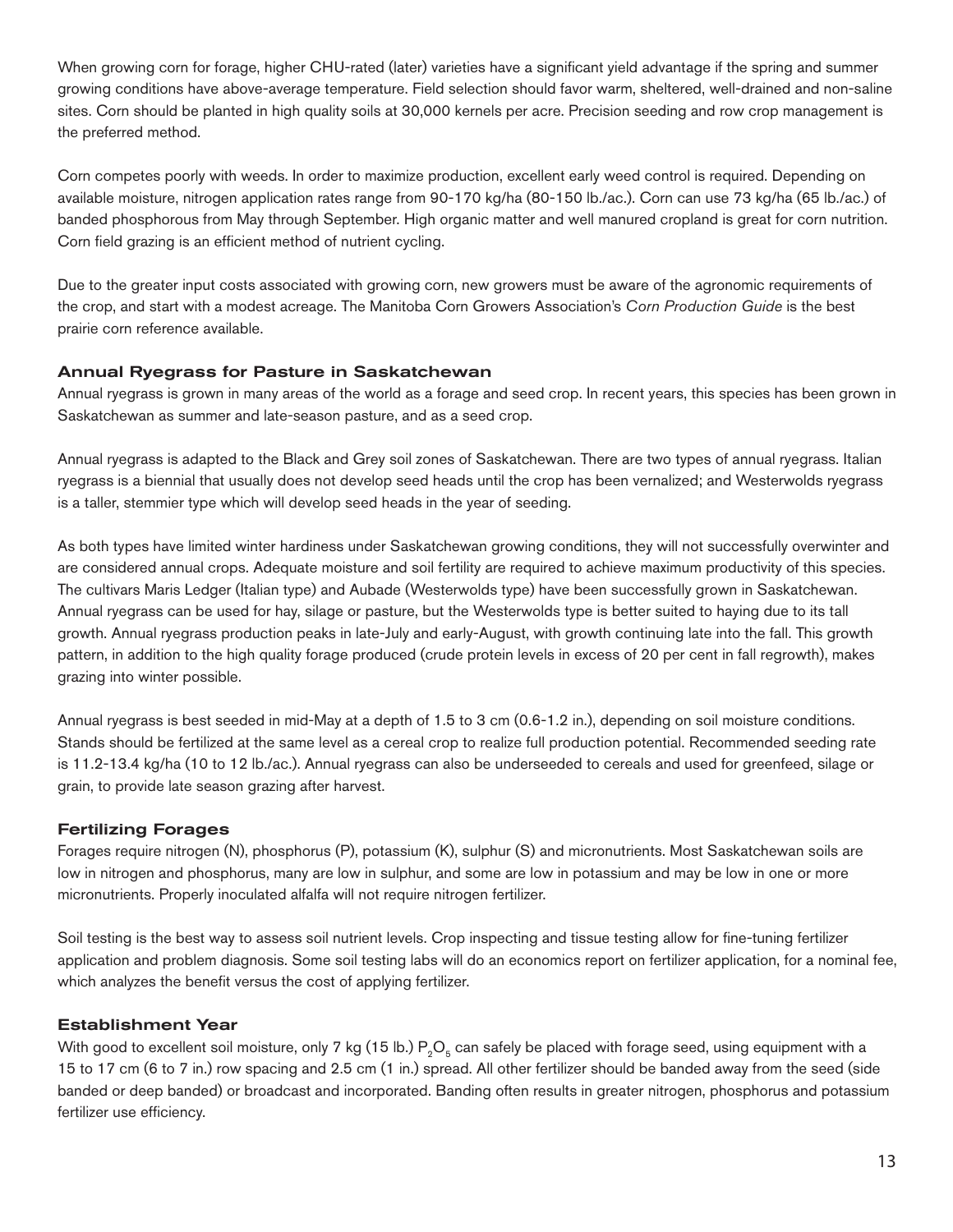## Established Forages

Nitrogen and sulphate-sulphur are mobile nutrients (are carried into the soil by rainfall) and thus can be top dressed annually after establishment of the forage, though significant losses of nitrogen

can occur if rainfall is not received within one to two days of application of top-dressed urea (46-0-0).

**Table 6**

| Spraying liquid nitrogen (28-0-0) is not recommended on established    |
|------------------------------------------------------------------------|
| forages. Dribble banding liquid nitrogen is considered more effective. |

Placing nitrogen in the soil using a spoke-wheel applicator or disc bander can avoid the potential problem of nitrogen loss through ammonia volatilization. Banding with knives, however, has been shown to be a poor alternative. It was less effective than disc banding for fall application, and less effective than top dressing for spring application.

Grasses for hay or pasture should be fertilized with nitrogen in late fall or early spring. When a high rate of nitrogen will be applied (greater than 100 lb. actual nitrogen per acre), split

application will result in higher forage protein content, and sometimes higher yield.

Nitrogen fertilization of mixed legume-grass forage stands is difficult,

because nitrogen application stimulates grass production and reduces the longevity of the alfalfa. Also, the alfalfa in the stand will use some of the applied nitrogen, reducing the amount of nitrogen it fixes from the air, increasing the cost of supplying the stand with nitrogen.

The yield response of mixed forage stands to nitrogen application depends on the percentage of legume in the stand, soil nitrogen level, soil type and forage species. Generally, mixed stands that are more than half alfalfa respond little to nitrogen fertilizer application. Yield responses are greatest on stands with a low percentage of alfalfa and low soil nitrogen. When soil testing mixed forage stands, be sure to indicate the approximate percentage and species of legume and grass.

Phosphorus does not move readily into the soil, thus planning a fertilizer program is important for grass, legume and mixed stands. The options for phosphorus fertilizer application are:

- Band or broadcast and incorporate more than one year's supply of phosphorus prior to forage establishment.
- Band phosphorus with a disc bander, dribble band liquid phosphorus, or nest phosphorus with a spoke wheel applicator, annually.
- Top dress two to three times the amount of phosphorus required when banding, annually.

Potassium moves into the soil more quickly than phosphorus, but much less readily than nitrogen; thus application options are similar to those for phosphorus.

## Seeding Forages in Saline Areas

Saline patches that appear in annually cropped fields may steadily enlarge if management practices remain the same. Converting this land to forages is much more successful if done while the affected land still supports barley crop production.

Late-fall seeding of saline areas can be desirable, since early spring snowmelt temporarily decreases soil salinity concentrations. Enhanced early spring emergence has been observed in intermediate, crested, and tall wheatgrasses following late fall seedings. Russian and Dahurian wildrye grasses, smooth and meadow bromegrasses, tall fescue, creeping foxtail, and slender wheatgrass emerge best in the warmer temperatures of mid- to-late spring.

<sup>14</sup> **ACROPS GRICULTURE** 

| ιαυισ υ                                        |                          |       |        |       |  |  |  |  |
|------------------------------------------------|--------------------------|-------|--------|-------|--|--|--|--|
| Approximate nutrient removal per tonne/ton of  |                          |       |        |       |  |  |  |  |
| air-dried forage                               |                          |       |        |       |  |  |  |  |
|                                                | Amount removed: kg/tonne |       |        |       |  |  |  |  |
| <b>Nutrient</b>                                | (lb./ton)                |       |        |       |  |  |  |  |
| Nitrogen (N)                                   | 45                       | 50    | 31.5   | 35    |  |  |  |  |
| Phosphate (P2O5)                               | 9                        | 10    | 9      | 10    |  |  |  |  |
| Potassium K2O)                                 | 45                       | 50    | 45     | 50    |  |  |  |  |
| Calcium (Ca)                                   | 27                       | 30    | 6.3    | 7     |  |  |  |  |
| Magnesium (Mg)                                 | 4.5<br>4.5<br>5<br>5     |       |        |       |  |  |  |  |
| Sulphur (S)                                    | 4.5                      | 5     | 4.5    | 5     |  |  |  |  |
| Iron (Fe)                                      | 0.27                     | 0.3   | 0.27   | 0.3   |  |  |  |  |
| Manganese (Mn)                                 | 0.09                     | 0.1   | 0.09   | 0.1   |  |  |  |  |
| Boron (B)                                      | 0.072                    | 0.08  | 0.072  | 0.08  |  |  |  |  |
| Zinc (Zn)                                      | 0.045                    | 0.05  | 0.045  | 0.05  |  |  |  |  |
| Copper (Cu)                                    | 0.009                    | 0.01  | 0.009  | 0.01  |  |  |  |  |
| Molybdenum (Mo)                                | 0.0018                   | 0.002 | 0.0018 | 0.002 |  |  |  |  |
| *Nutrient removal is an indication of nutrient |                          |       |        |       |  |  |  |  |
|                                                |                          |       |        |       |  |  |  |  |

requirement, but not a recommendation for fertilizer application. Recommended application rates of fertilizer based on

a soil test also considers fertilizer use efficiency and availability of nutrients in the soil, etc.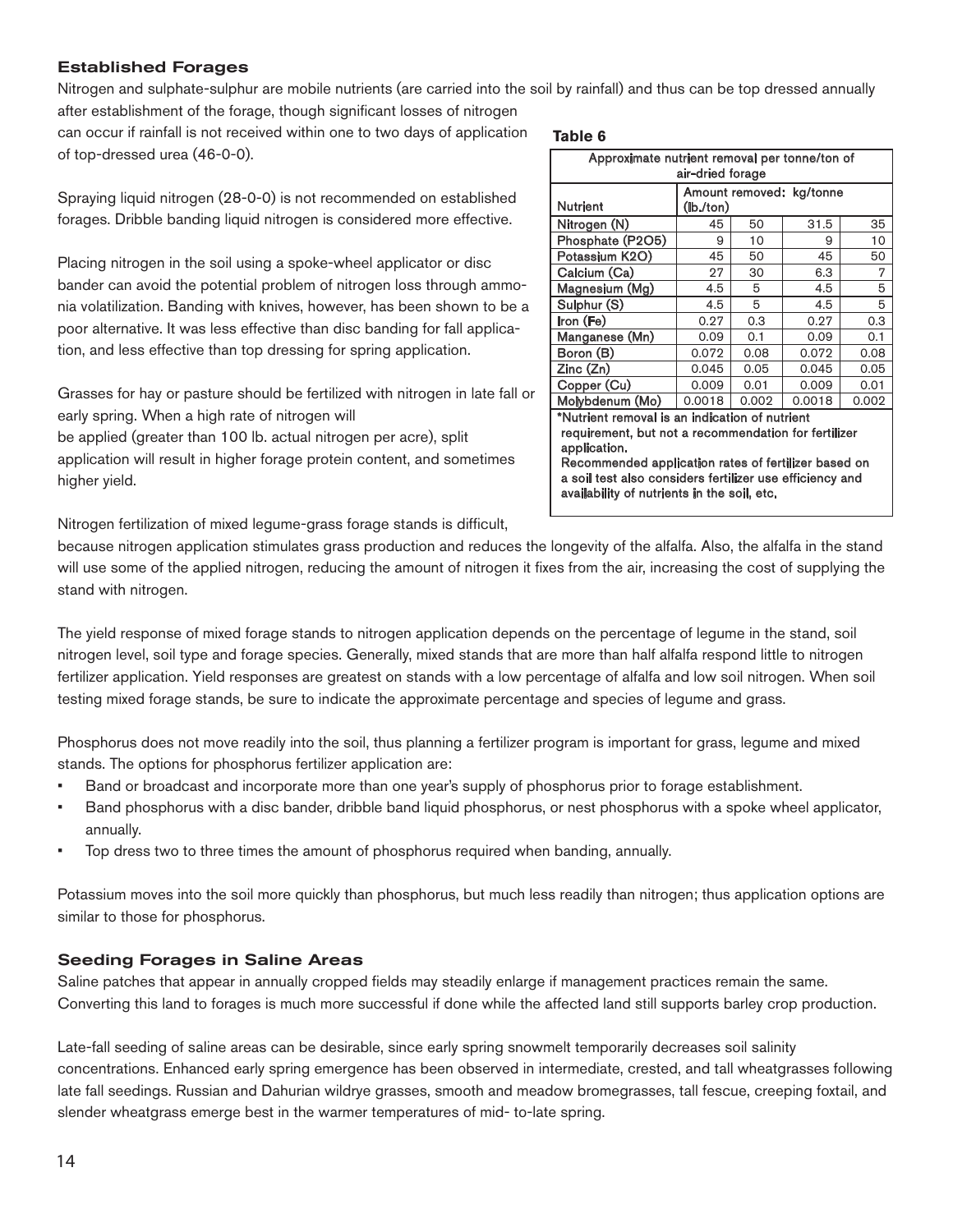| Table 7                                                                                                                                                                                                                                                                                                                            |                                                                                            |     |            |             |                                                                                                                    |     |         |                           |                           |
|------------------------------------------------------------------------------------------------------------------------------------------------------------------------------------------------------------------------------------------------------------------------------------------------------------------------------------|--------------------------------------------------------------------------------------------|-----|------------|-------------|--------------------------------------------------------------------------------------------------------------------|-----|---------|---------------------------|---------------------------|
|                                                                                                                                                                                                                                                                                                                                    | (Based in part on test results from Canada's Salt Tolerance Testing Lab. at Swift Current) |     |            |             | Perennial Forages for Saline Soils, Flooded Areas and Peat                                                         |     |         |                           |                           |
|                                                                                                                                                                                                                                                                                                                                    |                                                                                            |     |            |             | Limited Spring Flooding (up to two weeks)                                                                          |     |         |                           |                           |
| <b>Candidate Forages</b>                                                                                                                                                                                                                                                                                                           | Occurrence of Visible Surface Salts (Salinity Rating <sup>1</sup> )                        |     |            |             |                                                                                                                    |     |         | Seeding rate <sup>2</sup> |                           |
|                                                                                                                                                                                                                                                                                                                                    | Almost always                                                                              |     | Frequently |             | Infrequently                                                                                                       |     |         | Rarely                    |                           |
|                                                                                                                                                                                                                                                                                                                                    | Pasture                                                                                    | Hay | Pasture    | Hay         | Pasture                                                                                                            | Hay | Pasture | Hay                       | (kg/ha)<br>lb./ac.        |
| Tall wheatgrass                                                                                                                                                                                                                                                                                                                    | X                                                                                          | X   |            | X           |                                                                                                                    | X   |         |                           | (13.4)<br>12              |
| Green wheatgrass                                                                                                                                                                                                                                                                                                                   | X                                                                                          | X   | X          | X           | X                                                                                                                  | X   |         |                           | 10<br>(11.2)              |
| Russian wild ryegrass                                                                                                                                                                                                                                                                                                              |                                                                                            |     | X          |             | X                                                                                                                  |     | X       |                           | 8<br>(8.9)                |
| Slender wheatgrass <sup>3</sup>                                                                                                                                                                                                                                                                                                    |                                                                                            |     |            | X           |                                                                                                                    | X   | X       | X                         | 8<br>(8.9)                |
| Intermediate<br>wheatgrass                                                                                                                                                                                                                                                                                                         |                                                                                            |     |            | X           |                                                                                                                    | X   |         | X                         | 10<br>(11.2)              |
| Crested wheatgrass                                                                                                                                                                                                                                                                                                                 |                                                                                            |     | X          | X           | X                                                                                                                  | X   | X       | X                         | 7<br>(7.9)                |
| Smooth bromegrass                                                                                                                                                                                                                                                                                                                  |                                                                                            |     |            | Χ           |                                                                                                                    | X   |         | X                         | 8<br>(8.9)                |
| Meadow bromegrass                                                                                                                                                                                                                                                                                                                  |                                                                                            |     | X          |             | X                                                                                                                  |     | X       |                           | 12<br>(13.4)              |
| Alfalfa <sup>4</sup>                                                                                                                                                                                                                                                                                                               |                                                                                            |     |            |             | X                                                                                                                  | X   | X       | X                         | $6-8$ $(6.7-8.9)$         |
| Awned wheatgrass <sup>5</sup>                                                                                                                                                                                                                                                                                                      |                                                                                            |     |            |             | X                                                                                                                  |     | X       |                           |                           |
| Northern wheatgrass <sup>5</sup>                                                                                                                                                                                                                                                                                                   |                                                                                            |     |            |             | X                                                                                                                  | X   | X       | X                         | 7<br>(7.9)                |
| Western wheatgrass <sup>5</sup>                                                                                                                                                                                                                                                                                                    |                                                                                            |     |            |             | X                                                                                                                  | X   | X       | X                         | (11.2)<br>10              |
|                                                                                                                                                                                                                                                                                                                                    |                                                                                            |     |            |             |                                                                                                                    |     |         |                           |                           |
|                                                                                                                                                                                                                                                                                                                                    |                                                                                            |     |            |             |                                                                                                                    |     | X       |                           |                           |
| <b>Candidate Forages</b>                                                                                                                                                                                                                                                                                                           |                                                                                            |     |            |             | Limited Spring Flooding (two to five weeks)<br>Occurrence of Visible Surface Salts (Salinity Rating <sup>1</sup> ) |     |         |                           | Seeding rate <sup>2</sup> |
|                                                                                                                                                                                                                                                                                                                                    | <b>Almost Always</b>                                                                       |     | Frequently |             | Infrequently                                                                                                       |     |         | Rarely                    |                           |
|                                                                                                                                                                                                                                                                                                                                    | Pasture                                                                                    | Hay | Pasture    | Hay         | Pasture                                                                                                            | Hay | Pasture | Hay                       | $lb$ ./ac. $(kg/ha)$      |
|                                                                                                                                                                                                                                                                                                                                    | X                                                                                          | X   |            | X           |                                                                                                                    | X.  |         |                           | 12<br>(13.4)              |
|                                                                                                                                                                                                                                                                                                                                    | X                                                                                          | Χ   | X          | X           | X                                                                                                                  | X   |         |                           | (11.2)<br>10              |
|                                                                                                                                                                                                                                                                                                                                    |                                                                                            |     |            | X           |                                                                                                                    | X   |         | X                         | 8<br>(8.9)                |
|                                                                                                                                                                                                                                                                                                                                    |                                                                                            |     |            | X           |                                                                                                                    | X   |         | X                         | (11.2)<br>10              |
|                                                                                                                                                                                                                                                                                                                                    |                                                                                            |     | Χ          | X           | Χ                                                                                                                  | Χ   | Χ       | Χ                         | (8.9)<br>8                |
|                                                                                                                                                                                                                                                                                                                                    |                                                                                            |     |            | $\mathsf X$ |                                                                                                                    | X   |         | Χ                         | (8.9)<br>8                |
|                                                                                                                                                                                                                                                                                                                                    |                                                                                            |     |            |             | X                                                                                                                  |     | X       |                           | (13.4)<br>12              |
|                                                                                                                                                                                                                                                                                                                                    |                                                                                            |     |            |             | X                                                                                                                  | Χ   | X       | X                         | (5.6)<br>5                |
|                                                                                                                                                                                                                                                                                                                                    |                                                                                            |     |            |             | X                                                                                                                  |     | X       |                           | (11.2)<br>10              |
|                                                                                                                                                                                                                                                                                                                                    |                                                                                            |     |            |             | X                                                                                                                  |     | X       |                           | (11.2)<br>10              |
|                                                                                                                                                                                                                                                                                                                                    |                                                                                            |     |            |             |                                                                                                                    | X   |         | X                         | 8<br>(8.9)                |
|                                                                                                                                                                                                                                                                                                                                    |                                                                                            |     |            |             | X                                                                                                                  | X   | X       | X                         | $(4.5 - 8.9)$<br>4-8      |
| Green needlegrass <sup>5</sup><br>Tall wheatgrass<br>Green wheatgrass <sup>6</sup><br>Slender wheatgrass<br>Intermediate<br>wheatgrass<br>Tall fescue<br>Smooth bromegrass<br>Meadow bromegrass<br>Creeping foxtail<br>Western wheatgrass <sup>5</sup><br>Orchard grass<br>Sweetclover<br>Alfalfa <sup>4</sup><br>Reed canarygrass |                                                                                            |     |            |             |                                                                                                                    | Χ   |         | X                         | (5.6)<br>5                |
| Alsike clover                                                                                                                                                                                                                                                                                                                      |                                                                                            |     |            |             |                                                                                                                    | X   |         | X                         | (4.5)<br>$\overline{4}$   |

#### **1. Approx. Salinity Rating by Visual Occurence**

 Rarely (0 - 2 dS/m) Infrequently (2 - 5 dS/m) Frequently (5 - 8 dS/m) Almost always (>8 dS/m) **3. Short-lived, but establishes rapidly.**

**4. Watch for possible bloat problems when grazed.** 

**5. Reclamation species.**

6. Less tolerant of flooding than tall wheatgrass.

various seed mixtures. **2. Required to achieve a pure stand; use as a guide for various seed mixtures.**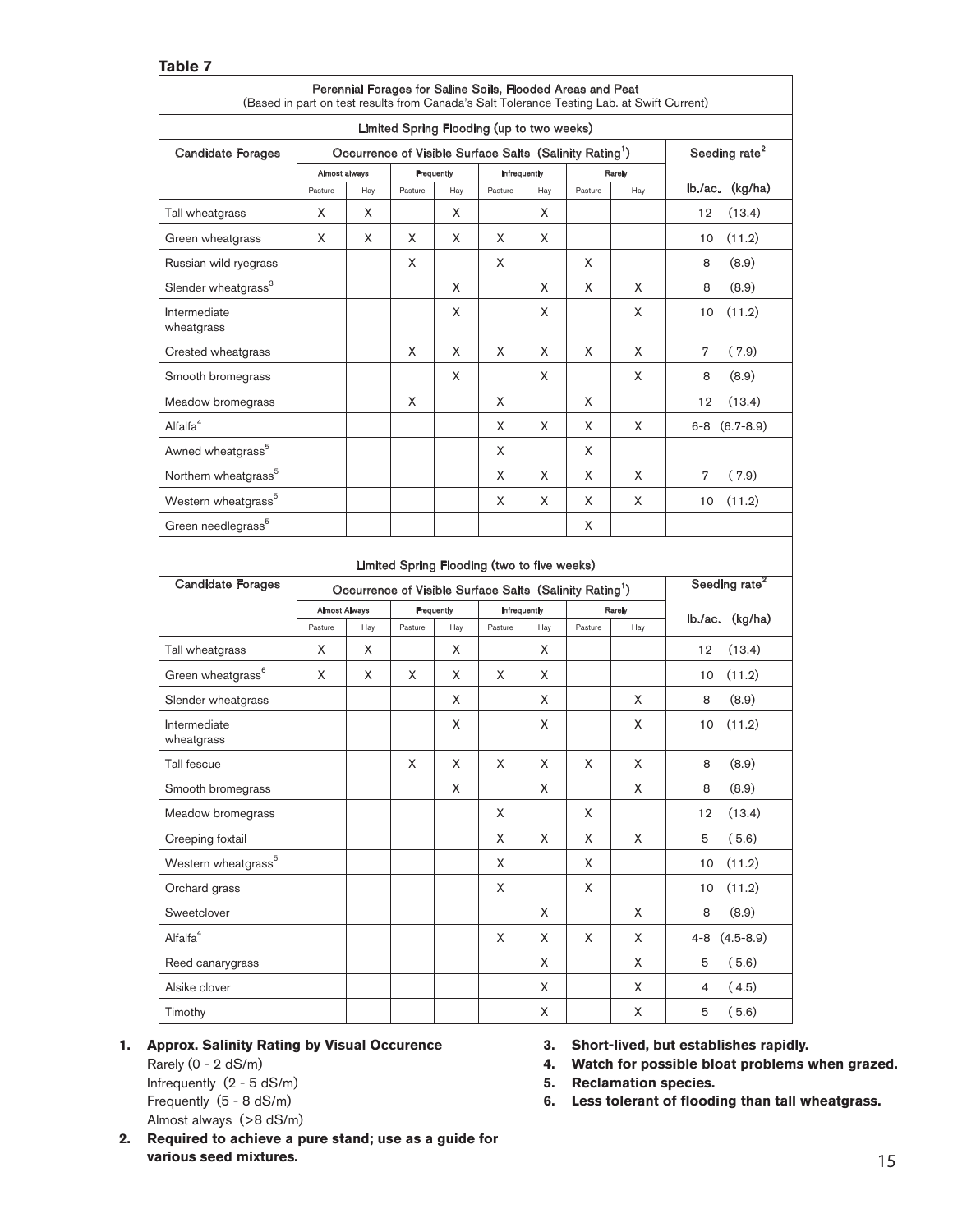Saline sites typically exhibit a wide range of salinity levels in relatively small areas. Seed mixtures designed to attain a wide range of inherent tolerances of salinity are suggested in order to establish and maintain a productive forage stand across an entire saline site. The frequency of occurrence of visible surface salts at each site from "rarely" to "almost always" can assist in defining the upper salinity level for selecting forages. Select up to four forages per seed mix, one from each level of salinity (Table 7).

Nearby water recharge areas should be identified and seeded to alfalfa.

## Land Reclamation

Land reclamation is any activity with a primary goal of re-establishing vegetation on sites that have had major disturbance. Common disturbances in Saskatchewan that require subsequent reclamation include oil and gas drilling, logging, mining, pipeline development, gravel pits and road construction.

Land reclamation activities often occur on areas that have native vegetation present. The goals of reclamation should be to return the disturbed areas to as close to original condition as possible and reduce the risk of erosion on the site during and after reclamation activities are complete. Some factors to consider when reclaiming land include:

- Minimize disturbance on the site to reduce the amount of reclamation required.
- Use good topsoil conservation techniques.
- Select species with characteristics that are suitable for the area where they will be established. Salinity tolerance, drought tolerance, and competitive ability are all factors to consider. Some effort should be made to select species that were present on the site prior to disturbance. This will ensure the appearance and grazing value of the reclaimed area will be similar to the surrounding area.
- Some introduced species are invasive, and will spread into surrounding areas by seed production or by spreading rootstocks. Avoid use of long-lived, aggressive species when reclaiming areas in or adjacent to sensitive areas.
- Use certified seed, or obtain the weed seed content of the seed to be purchased to ensure that the seed lot is clean and that problem weeds are not present.
- Plan to use erosion control measures until the seeded area has a chance to become established.
- Refer to reclamation guides for further guidelines.

## Improved Grazing Management

## More Pasture for More Months

Economical production of high yielding, quality forage is a necessity for a successful livestock operation. Grazing management is one of the cornerstones of successful forage production. Since feeding costs are the single greatest expenditure in a cattle operation, management of the grazing resource has large impacts on the financial success of the operation.

Forage plants require certain conditions to survive and produce to their potential. Managing a forage stand for livestock production is a balancing act between providing growing conditions that allow the forage species to maintain its vigour and providing a satisfactory level of forage for the grazing animal. The manager controls grazing by regulating the season, intensity and frequency of grazing on a pasture. Species of forage and past use history will influence how the pasture will react to management.

The season of use should take into account the particular species being grazed. Each forage species has growth characteristics that make it conducive to grazing during certain times of the year. For example, crested wheatgrass is well-suited to spring grazing, while native range is best suited to summer or fall grazing. If necessary, forage species can be grazed outside their optimal grazing period. However, the subsequent rest period must be longer to avoid decline in the health of the forage stand. The rest period must occur when growing conditions allow for growth and recovery of the pasture. Growth periods of common forage species in Saskatchewan are shown in Figure 5.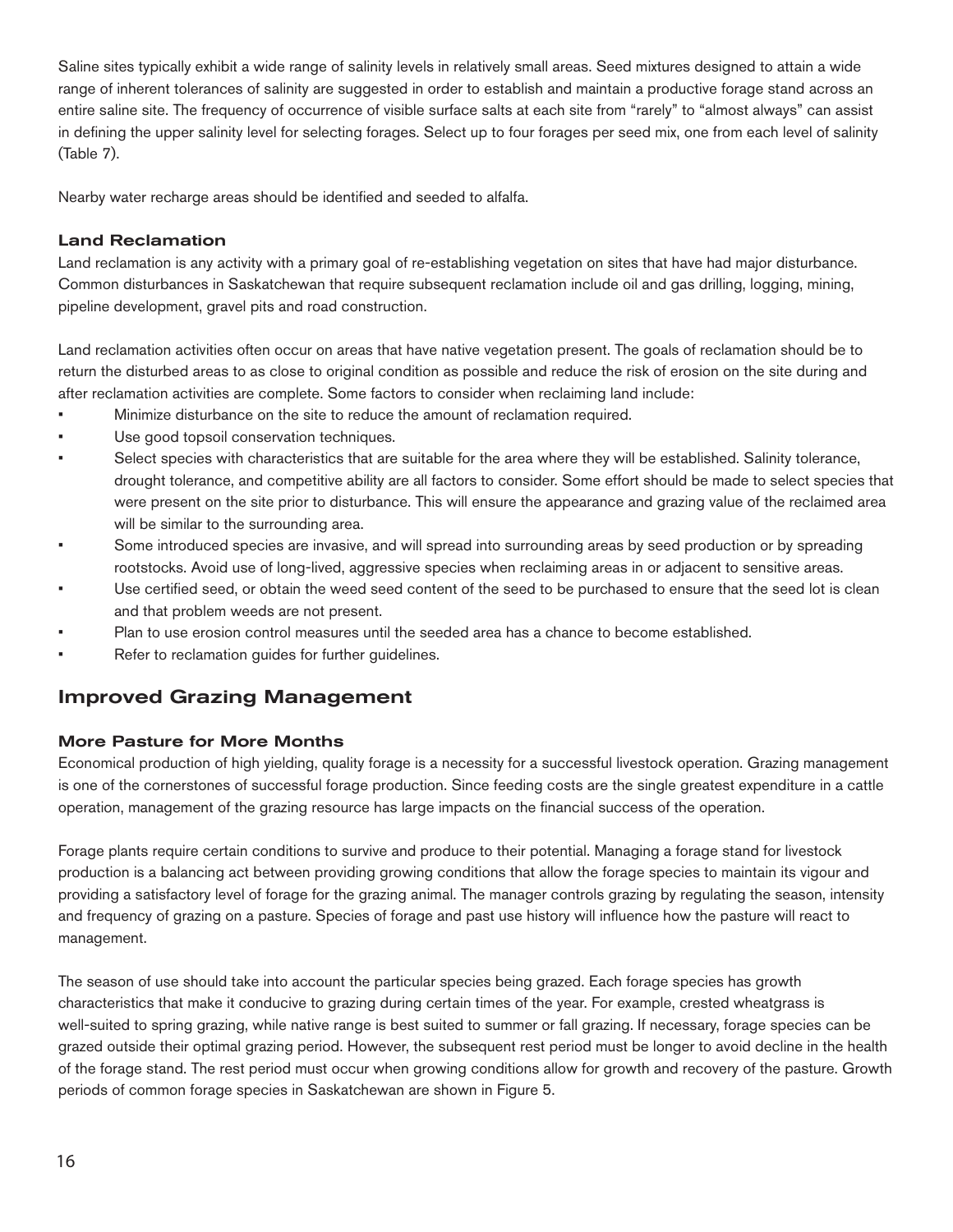Intensity refers to the amount of vegetation removed in a grazing season. Most tame forage species can have up to 70 per cent of the above ground vegetation removed, while native range should have lower levels of use, in the range of 50 per cent. Forage can have higher levels of use imposed on them, but again, the subsequent rest period needs to be longer to account for the additional stress put on the plant. In the case of native range, early season grazing or high levels of use will require rest periods of one and a half years or more to allow for adequate recovery.

Frequency of grazing, or the rest period between grazing events, is an important consideration when grazing forages. Factors such as the species of forage, growing conditions, rainfall, intensity and timing of grazing will all influence the rest period required on a pasture.

## Stocking Rates

The stocking rate is the number of animals grazing an area of land for a given period of time. Setting a stocking rate involves balancing forage removal with forage production, and should accurately reflect the production capacity of the pasture. Stocking rates are affected by the species of forage, age of the stand, soil zone and texture, fertility levels and growing conditions.

## Animal Distribution

Animal distribution is the degree of use by livestock of all areas of a pasture. It is desirable to have even distribution across all areas of the pasture. Uniform animal distribution reduces selective grazing—this occurs when livestock over-graze the most palatable plants and under-graze the rest. Uniform animal distribution also reduces waste of forage. Areas located far away from water sources or areas difficult to access by livestock will not be used, while areas more accessible are overused and will decline. Animal distribution can be improved by increasing the number of livestock in a pasture and reducing the amount of time they are in it. Pasture size can also be reduced while maintaining herd size. Both of these techniques more effectively increase stock density.

Other methods to improve animal distribution include locating salt in under-utilized areas of the pasture and burning or fertilizing under-utilized areas to increase their palatability and attractiveness to livestock. Developing new water sources or limiting access to existing ones is an effective way to change use patterns of livestock.

## Balancing Forage Supply and Demand

Feed costs are a major expense in any livestock operation. The longer livestock can remain on pasture and harvest their own forage, the lower the cost of feeding. This indicates that most producers should attempt to develop a supply of adequate quality grazing starting as early in the spring as economically possible and as late as possible in the season.

Developing a forage budget will help identify periods in the grazing season when there may be a deficiency. As these deficient periods are identified, grazing resources can be developed to address the deficiency. For instance, if early-spring grazing is lacking, marginal farmland can be seeded to crested wheatgrass. If late-season grazing is required, altai or Russian wildrye grass can be seeded. To calculate a forage budget, it is useful to use the Animal Unit Month [(AUM) (Table 8)] as a way of determining forage use and planning grazing strategies.

One AUM is defined as one-450 kg  $(1,000 \, \text{lb.})$  cow (with calf at foot) grazing for one month. Thus, a quarter section that is rated at 48 AUM can carry eight cows for six months.

## Alternately, the same pasture can carry 12 cows for four months or any other combination equal to 48 AUM. To

calculate AUM, see the chart on the right for the conversion rates.

**Table 8 Animal Unit Equivalents**

| One $-$ 450 kg cow (with calf)        | <b>1.0 AUM</b>    |
|---------------------------------------|-------------------|
| One $-$ yearling steer or heifer      | $0.65 - 0.75$ AUM |
| $One - bull$                          | 1.5 AUM           |
| $One - horse$                         | <b>1.5 AUM</b>    |
| Five $-$ ewes (with or without lambs) | <b>1.0 AUM</b>    |

**Note:** AUM value is adjusted upwards for larger cow. For example, a 540 kg (1,200 lb.) cow would be 1.2 AUM. Calves account for significant forage removal by mid-to-late season; this is particularly true in early calves.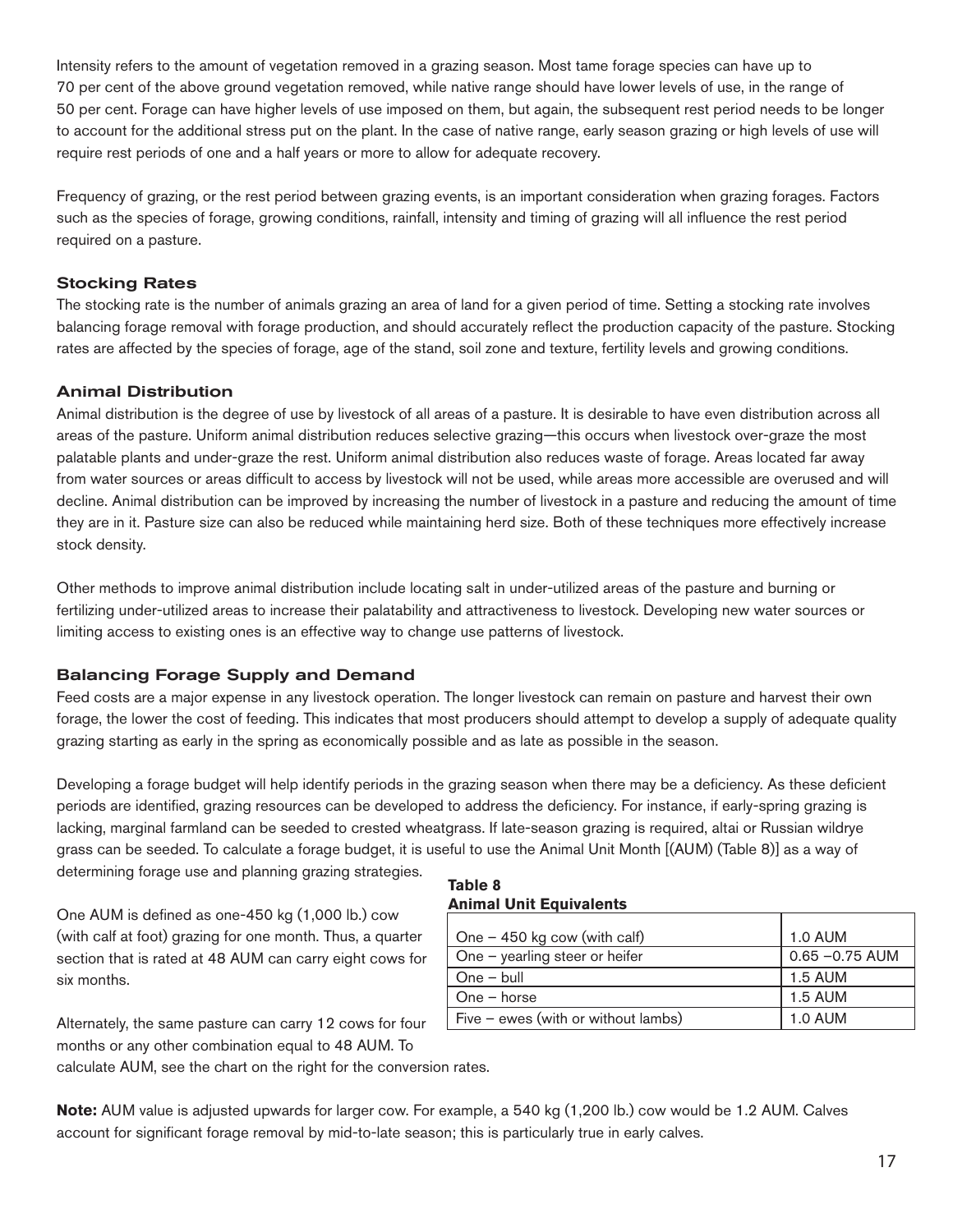## Grazing Systems

A grazing system can be described as a conscious effort to influence the time, space, duration and intensity of grazing events on an area of land to suit management goals. Successful grazing systems integrate a number of tools and resources to achieve well-defined goals. A common goal in many grazing systems is to have high livestock performance at acceptable costs and risks, while improving or at least maintaining pasture productivity.

## Planning is the First Step

There are many types of grazing systems with varying levels of complexity. However, before any one grazing system is selected, planning must occur to determine which grazing system is most suitable to the production unit (Figure 4). Every unit is different, and a generalized grazing system should be custom tailored to the features and resources present on each farm or ranch.



| <b>Figure 5</b>                                                          |       |     |      |      |        |           |         |          |                 |
|--------------------------------------------------------------------------|-------|-----|------|------|--------|-----------|---------|----------|-----------------|
| Relative yield and period of growth of native grass and seeded pastures* |       |     |      |      |        |           |         |          |                 |
|                                                                          | April | May | June | July | August | September | October | November | <b>December</b> |
| <b>Native Grass</b>                                                      |       |     |      |      |        |           |         |          |                 |
| <b>Russian Wildrye</b><br>Grass (RWR) or<br><b>Meadow Brome (MB)</b>     |       |     |      |      |        |           |         |          |                 |
| <b>Altai Widlrye Grass</b><br>(AWR)                                      |       |     |      |      |        |           |         |          |                 |
| <b>Crested Wheatgrass</b><br>(CWG)                                       |       |     |      |      |        |           |         |          |                 |
| Smooth<br><b>Bromegrass</b>                                              |       |     |      |      |        |           |         |          |                 |
| RWR, CWG or BG plus<br>Alfalfa                                           |       |     |      |      |        |           |         |          |                 |
| Fall Rye (sown late<br>Aug. to early Sept.)                              |       |     |      |      |        |           |         |          |                 |
| <b>Oats on Fallow</b><br>(sown in May)                                   |       |     |      |      |        |           |         |          |                 |
| Meadow<br><b>Bromegrass</b>                                              |       |     |      |      |        |           |         |          |                 |

#### **Figure 5**

 \***These curves are averages for Saskatchewan. Growth patterns may differ, according to weather and soil zones.**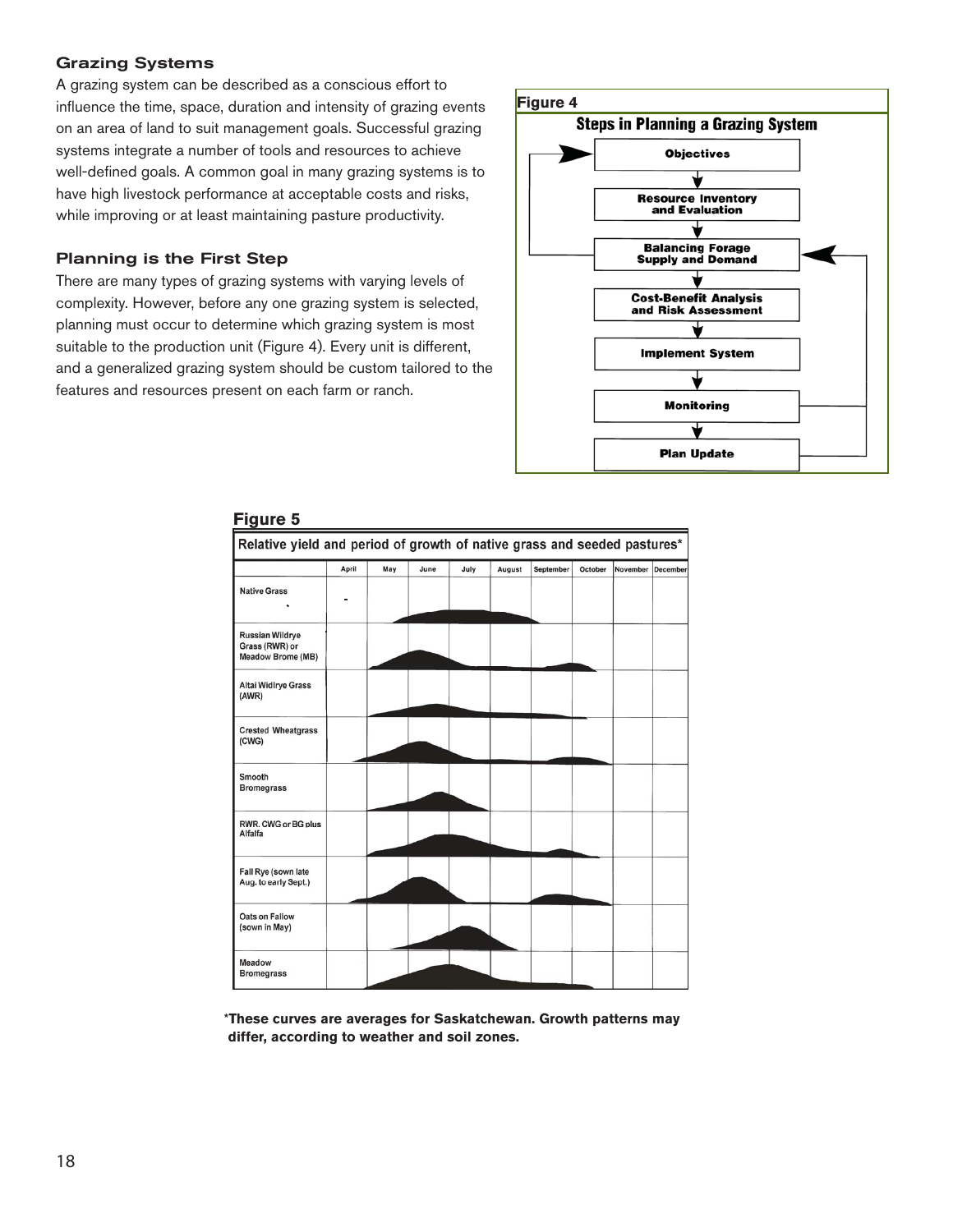## Haying – Cutting for Maximum Quantity and Quality

A major goal of haying is to maximize tonnage of harvested forage. Forage quality is also a very important component of successful haying. Striving for high tonnages of hay while also trying to maximize protein and nutrient harvest is a good practice. Determining when to harvest in order to maximize both dry matter yield and nutrients can be done if the relationship between dry matter accumulation and protein content dynamics in the crop are understood.

Generally, dry matter accumulates during the growing season and peaks late in the season. Conversely, forage quality is very high early in the season and declines as the season progresses. The goal is to determine at which point in time these two lines intersect. This point will determine when the best compromise between yield of dry matter and nutrients will occur.

In Saskatchewan, this point usually occurs in the third week of June, but this date may vary depending on the species of forage and the growing conditions. In the case of alfalfa, the point at which 10 per cent of the flowers on the plant are blooming is the best time to cut for maximum quality and yield (Figure 6). In the case of most grasses it is best to cut after the boot stage, but before heading.

## **Figure 6 Relationship between forage yield and forage quality. From** *Cultivation and Management of Cultivated Forages,* **Walton, 1983.**Production per hectare, tonnes per cent (divided by  $2.24 =$  #ac.) protein, Crude Maximum protein<br>yield per acre <sup>1</sup> June Sept. May July Aug.

#### Bloat

Bloat is a potentially lethal expansion of the stomach in ruminant animals, which can occur after they have eaten large quantities of legume forage. During digestion, legumes can create a stable foam in the rumen that blocks the normal escape of gas. Distention of the stomach creates breathing difficulties that can be lethal. Fear of bloat causes many producers to avoid the use of forage legumes. However, most of the specific situations that cause bloat can be avoided.

Reduce bloat risk by:

- Do not turn livestock directly on to a lush, vigorously growing legume field. Ensure the animals are fed prior to turnout and avoid turning out in the morning, when dew increases plant moisture content.
- Seed pastures to a mixture of grasses (e.g. meadow bromegrass) and legumes, to reduce legume intake.
- Where appropriate, feed bloat control products containing poloxalene or Rumensin.
- Consider use of non-bloating legumes (sainfoin, cicer milkvetch) or low-growing types (certain clovers).

Certain breeds and strains of livestock seem to be prone to bloat. Bloated animals can be saved if prompt action is taken, in consultation with a veterinarian.

## Nitrate Poisoning

Plants take up nitrogen as ammonium or nitrate. Under favourable growing conditions, plants quickly convert nitrate to non-toxic compounds. However, poor growing conditions (drought, hail, or frost) can cause nitrate to accumulate in plant tissues. Frosted green oats can cause nitrate poisoning. Barley, wheat, corn, flax sorghum and other forages, and some weeds, such as lamb's quarters, kochia and Russian thistle, can also be poisonous. Nitrates are quickly used up if growing conditions improve and the plant resumes growth.